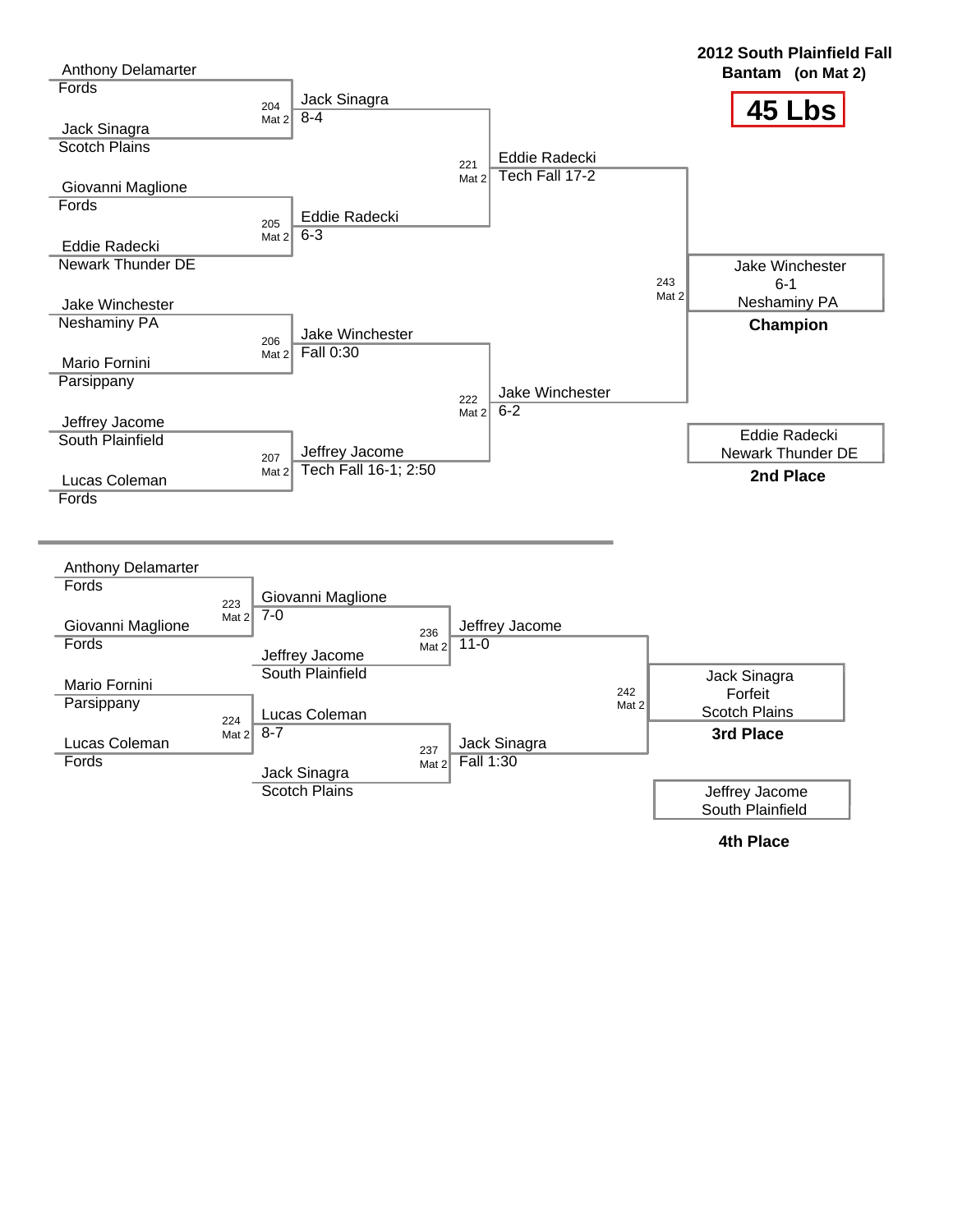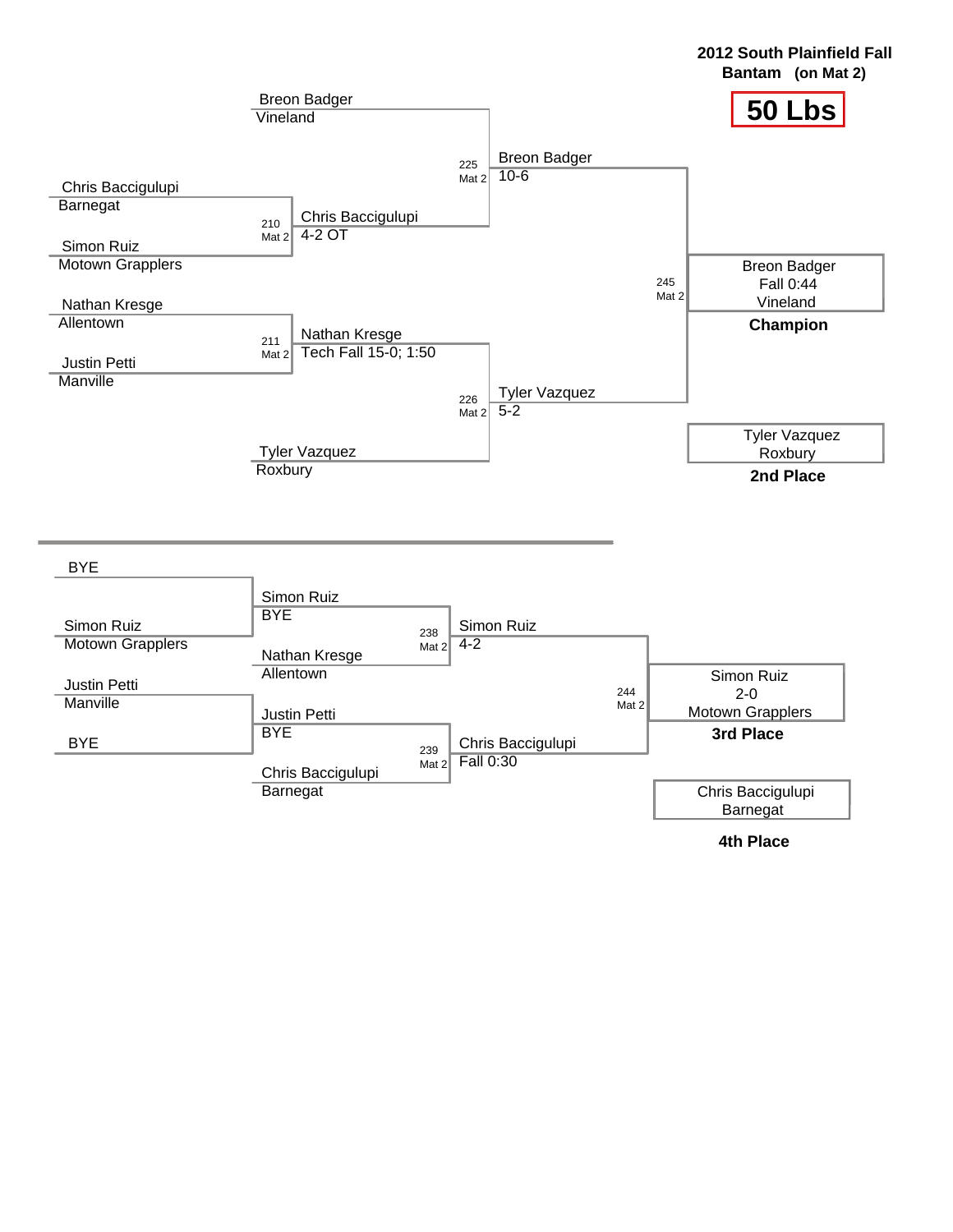

Central Bucks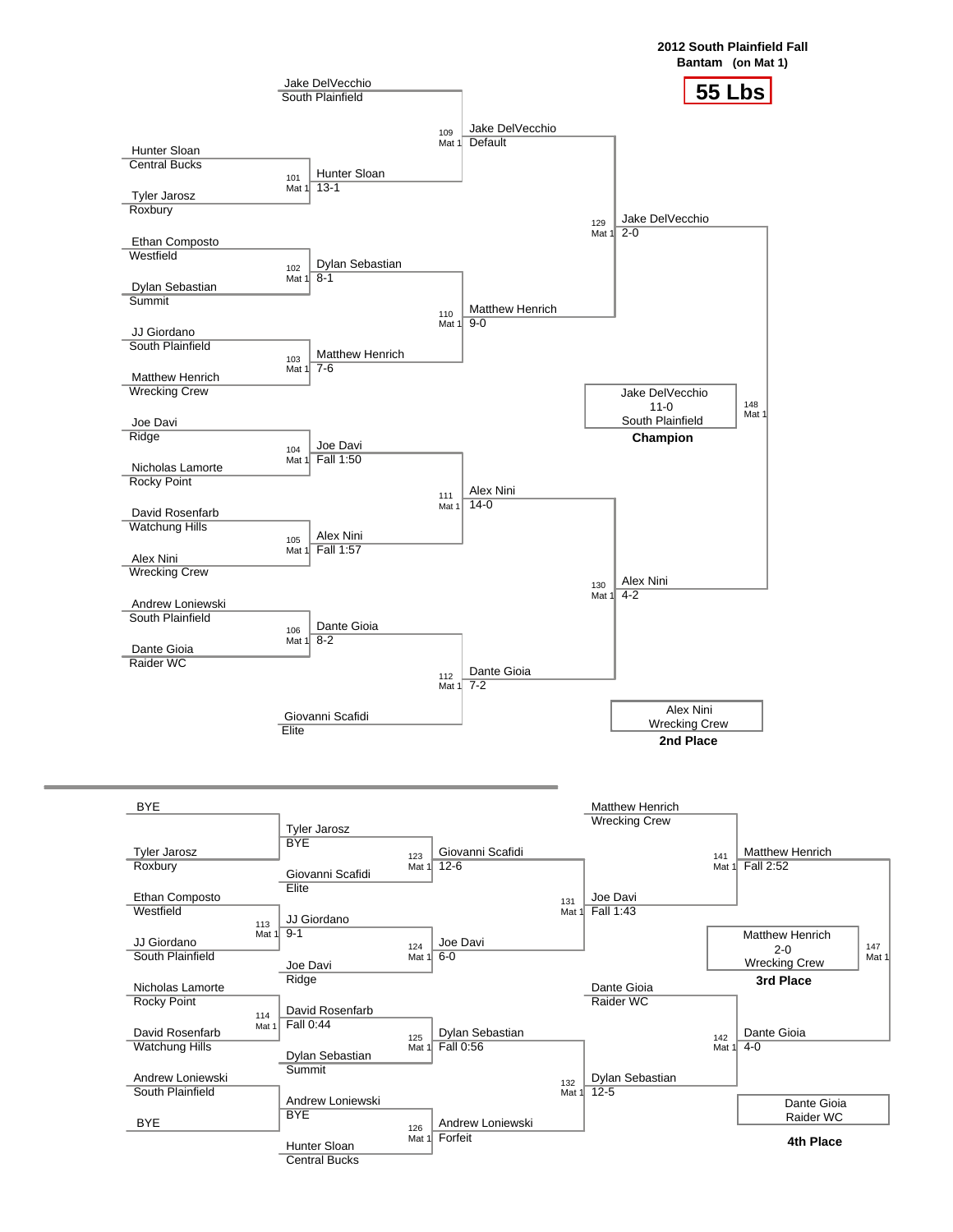

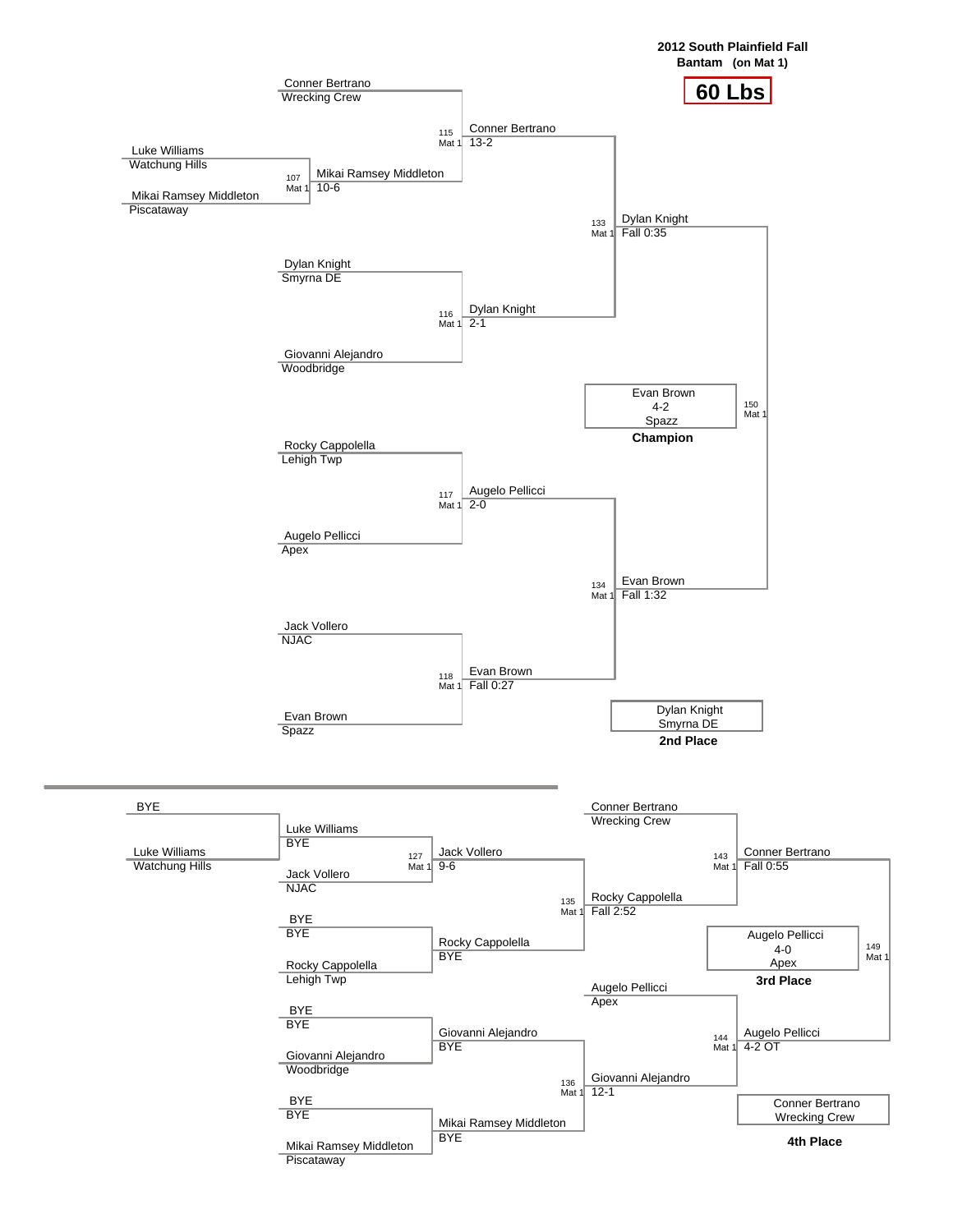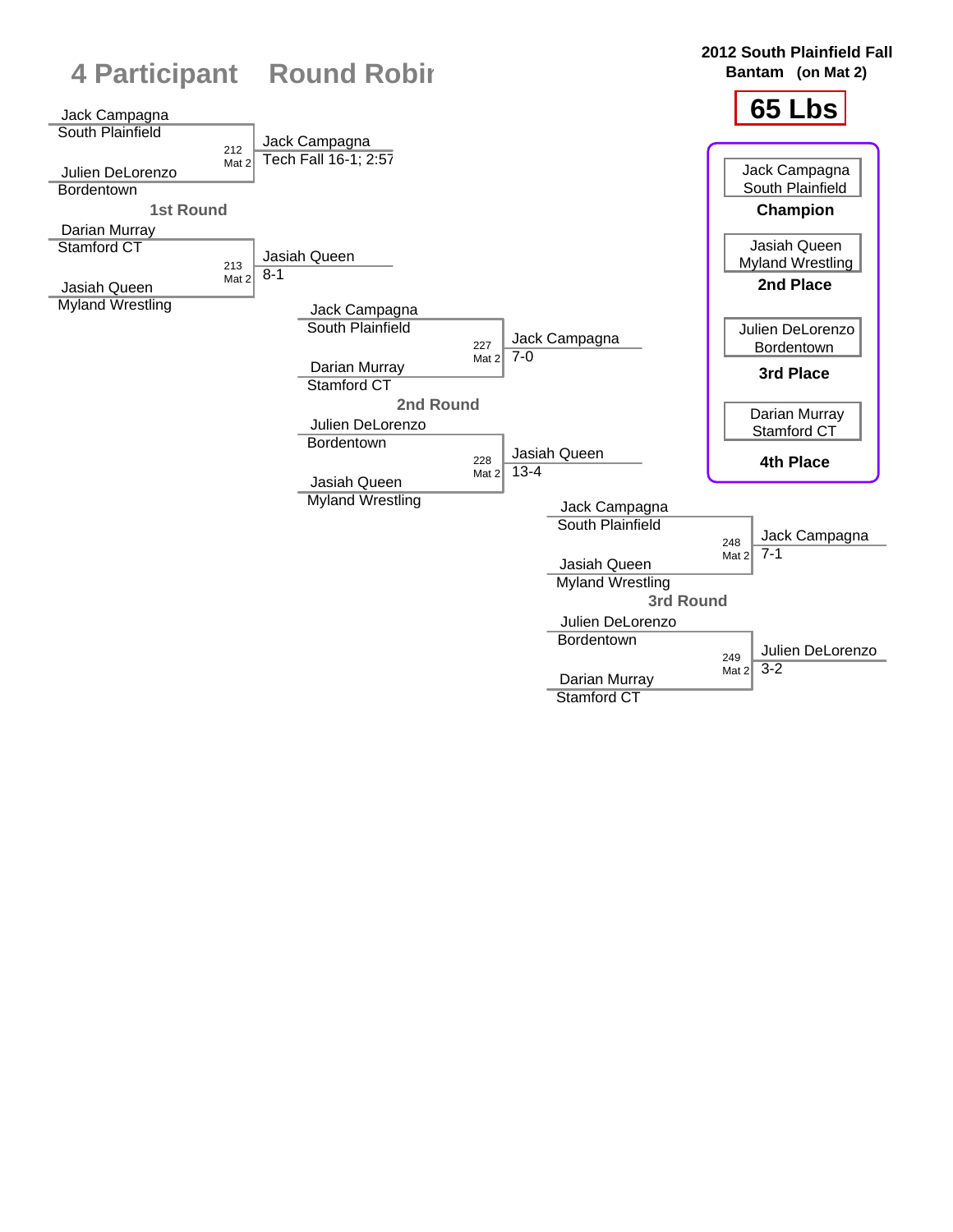# **Round Robin (5 or 6 Wrestlers)**

|                   | <b>1st Round</b>      |
|-------------------|-----------------------|
| Gabriel Alejandro |                       |
| Woodbridge        | Logan Kovacs<br>201A  |
| Logan Kovacs      | Fall 2:50<br>Mat 2    |
| Danbury           |                       |
| Will Ebert        |                       |
| KT Kidz           | Will Ebert<br>201     |
| Peter Kane        | Fall 1:30<br>Mat 2    |
| KT Kidz           |                       |
| Walter Grosvenor  |                       |
| Danbury           | Nicholas Hwang<br>202 |
| Nicholas Hwang    | $8 - 5$<br>Mat 2      |
| Danbury           |                       |

#### **2012 South Plainfield Fall Bantam**

# **74 Lbs**

|                   |       | 4th Round    |
|-------------------|-------|--------------|
| Gabriel Alejandro |       |              |
| Woodbridge        | 229   | Will Ebert   |
| Will Ebert        | Mat 2 | $11 - 0$     |
| KT Kidz           |       |              |
| Walter Grosvenor  |       |              |
| Danbury           | 229A  | Logan Kovacs |
| Logan Kovacs      | Mat 2 | $7-3$        |
| Danbury           |       |              |
| Nicholas Hwang    |       |              |
| Danburv           | 230   | Peter Kane   |
| Peter Kane        | Mat 2 | Fall 1:38    |
| KT Kidz           |       |              |
|                   |       |              |



|                         |       | <b>5th Round</b> |
|-------------------------|-------|------------------|
| Peter Kane              |       |                  |
| KT Kidz                 | 250   | Peter Kane       |
| <b>Walter Grosvenor</b> | Mat 2 | Fall 0:34        |
| Danbury                 |       |                  |
| Logan Kovacs            |       |                  |
| Danbury                 | 250A  | Will Ebert       |
| Will Ebert              | Mat 2 | $8 - 0$          |
| KT Kidz                 |       |                  |
| Gabriel Alejandro       |       |                  |
| Woodbridge              | 251   | Nicholas Hwang   |
| Nicholas Hwang          | Mat 2 | Fall 1:30        |
| Danbury                 |       |                  |

#### **Table of Results**

*Using BONUS POINTS to break ties between 1st and 2nd if necessary*

|                         |       | 3rd Round      |
|-------------------------|-------|----------------|
| Will Ebert              |       |                |
| KT Kidz                 | 214   | Will Ebert     |
| <b>Walter Grosvenor</b> | Mat 2 | Fall 1:58      |
| Danbury                 |       |                |
| Logan Kovacs            |       |                |
| Danbury                 | 214A  | Nicholas Hwang |
| Nicholas Hwang          | Mat 2 | 3-2 OT TB      |
| Danbury                 |       |                |
| Peter Kane              |       |                |
| KT Kidz                 | 215   | Peter Kane     |
| Gabriel Alejandro       | Mat 2 | Fall 2:19      |
| Woodbridge              |       |                |

| Wrestler           | <b>Team</b>                                                                                      | W ·                     | L | <b>BP</b>                                                                                               | F              | <b>TF</b> | Pen            |
|--------------------|--------------------------------------------------------------------------------------------------|-------------------------|---|---------------------------------------------------------------------------------------------------------|----------------|-----------|----------------|
| Ebert, Will        | <b>KT Kidz</b>                                                                                   | 5                       |   | 6                                                                                                       | $\mathfrak{p}$ |           | $\overline{0}$ |
| Kane, Peter        | KT Kidz                                                                                          | $\overline{\mathbf{A}}$ | 1 | $\overline{7}$                                                                                          | 3              |           | $\Omega$       |
| Hwang, Nicholas    | Danbury                                                                                          | 3                       | 2 | $\mathfrak{p}$                                                                                          | 1              |           | $\Omega$       |
| Kovacs, Logan      | Danbury                                                                                          | $\overline{2}$          | 3 | $\mathfrak{p}$                                                                                          | 1              |           | $\Omega$       |
| Alejandro, Gabriel | Woodbridge                                                                                       | 1                       | 4 | $\mathfrak{p}$                                                                                          | 1              |           | $\Omega$       |
| Grosvenor, Walter  | Danbury                                                                                          |                         | 5 |                                                                                                         |                |           | $\Omega$       |
| 1<br>2<br>3        | <b>Will Ebert</b><br><b>KT Kidz</b><br>Peter Kane<br><b>KT Kidz</b><br>Nicholas Hwang<br>Danbury | 4<br>5<br>6             |   | Logan Kovacs<br>Danbury<br><b>Gabriel Alejandro</b><br>Woodbridge<br><b>Walter Grosvenor</b><br>Danbury |                |           |                |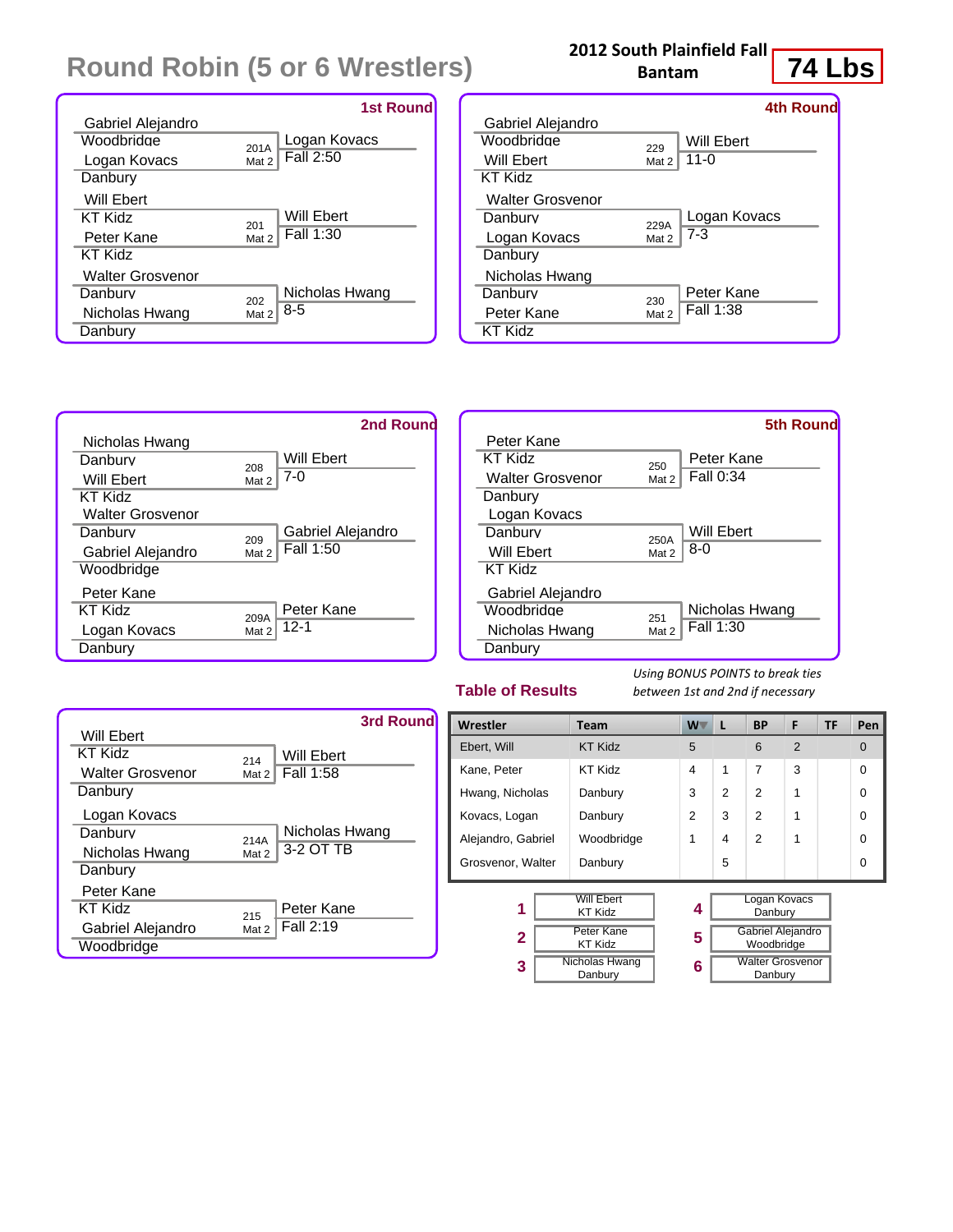#### **2012 South Plainfield Fall Midget (on Mat 2)**



| Gabe Giampietro                         |                |                 | 55 L                         |
|-----------------------------------------|----------------|-----------------|------------------------------|
| Smyrna DE                               |                | Gabe Giampietro |                              |
| Liam Knight<br>Danbury                  | 203<br>Mat 2   | Fall 0:35       |                              |
| <b>Tyler Lindsay</b>                    |                |                 |                              |
| Northern Lehigh                         |                | Gabe Giampietro |                              |
| Gabe Giampietro<br>Smyrna DE            | 216<br>Mat 2   | $5-0$           | Gabe Giampietro<br>Smyrna DE |
| Liam Knight                             |                |                 | <b>Champion</b>              |
| Danbury                                 |                | Liam Knight     |                              |
| <b>Tyler Lindsay</b><br>Northern Lehigh | 231<br>Mat $2$ | $12 - 0$        | Liam Knight<br>Danbury       |
|                                         |                |                 | 2nd Place                    |

Tyler Lindsay Northern Lehigh

**3rd Place**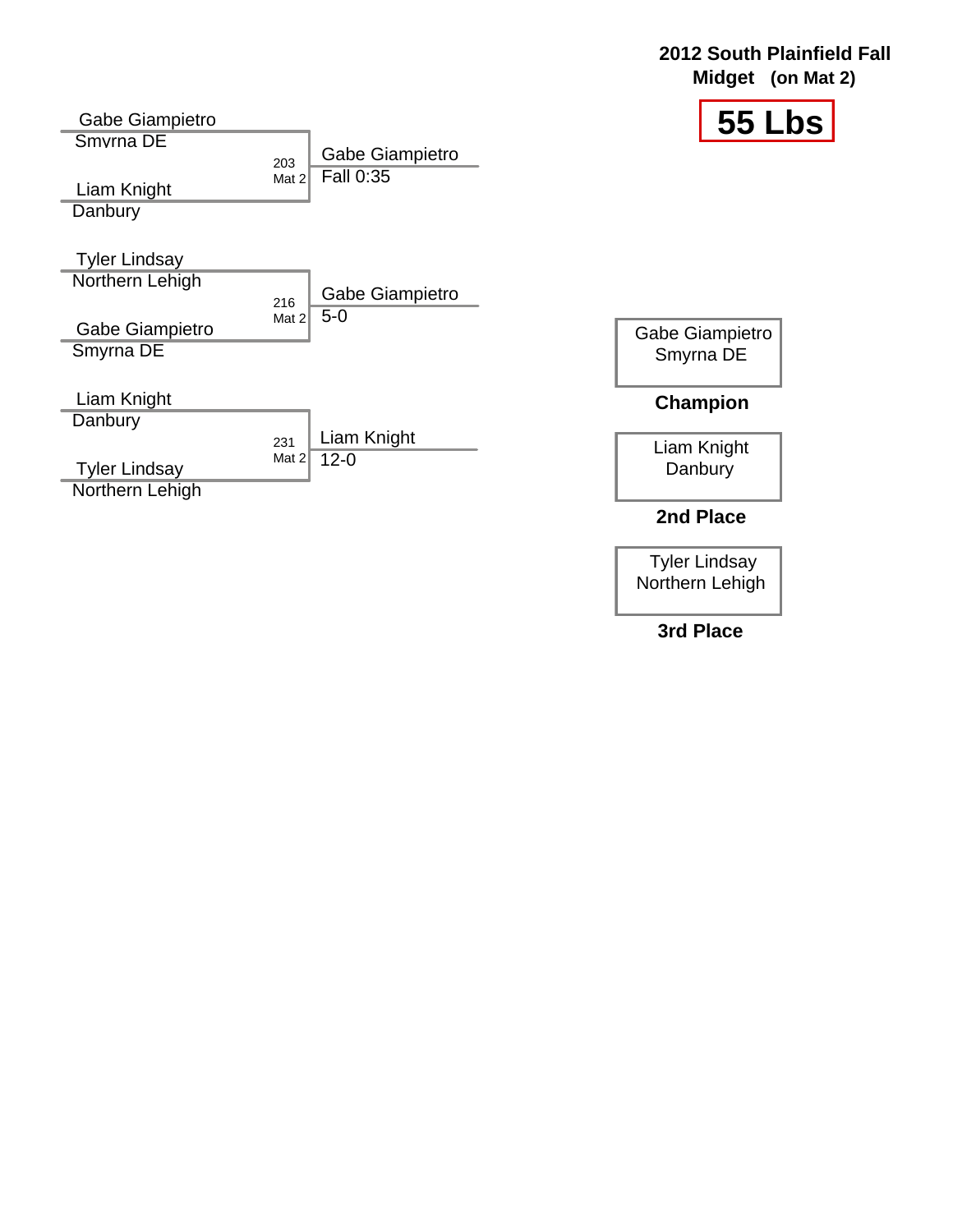



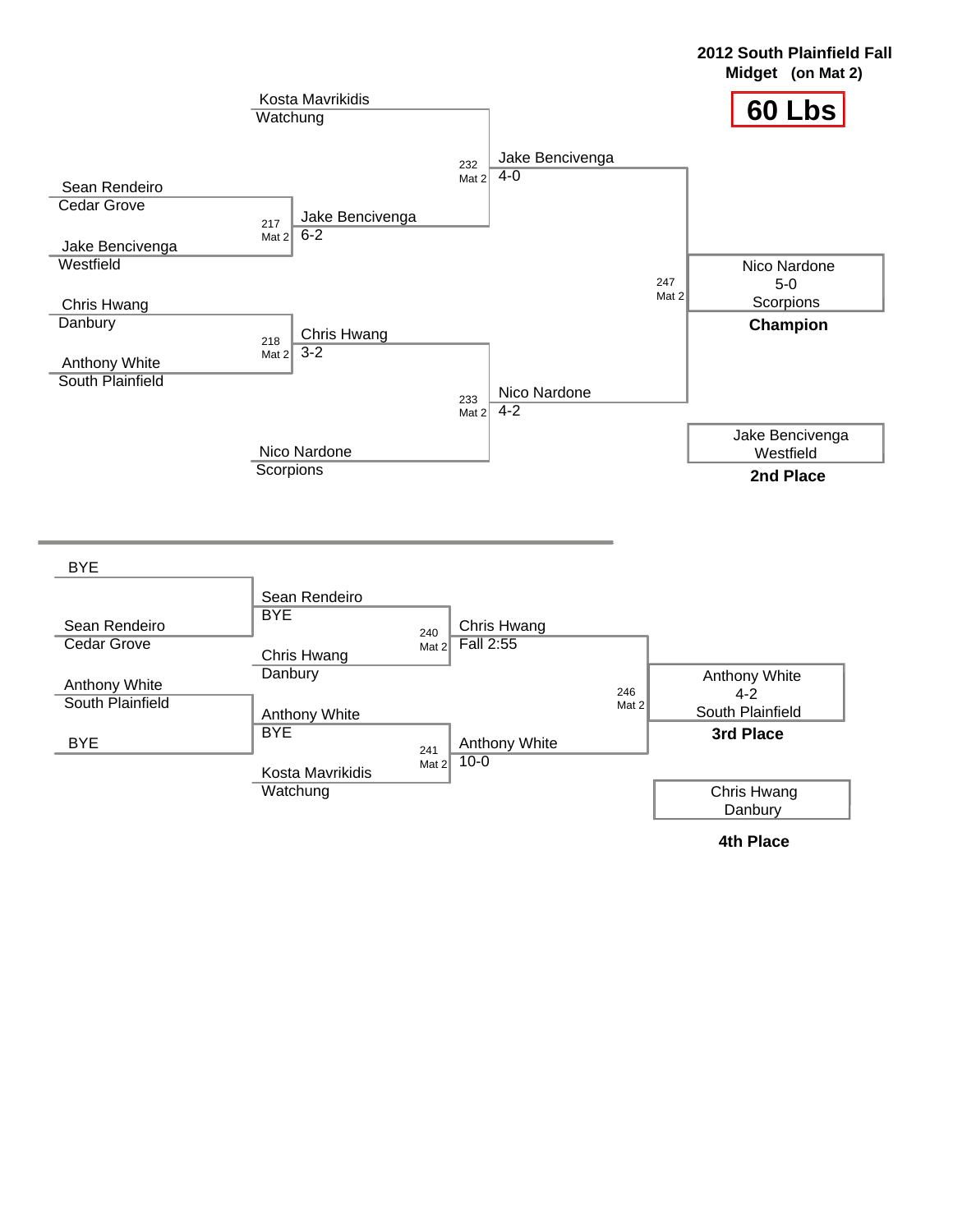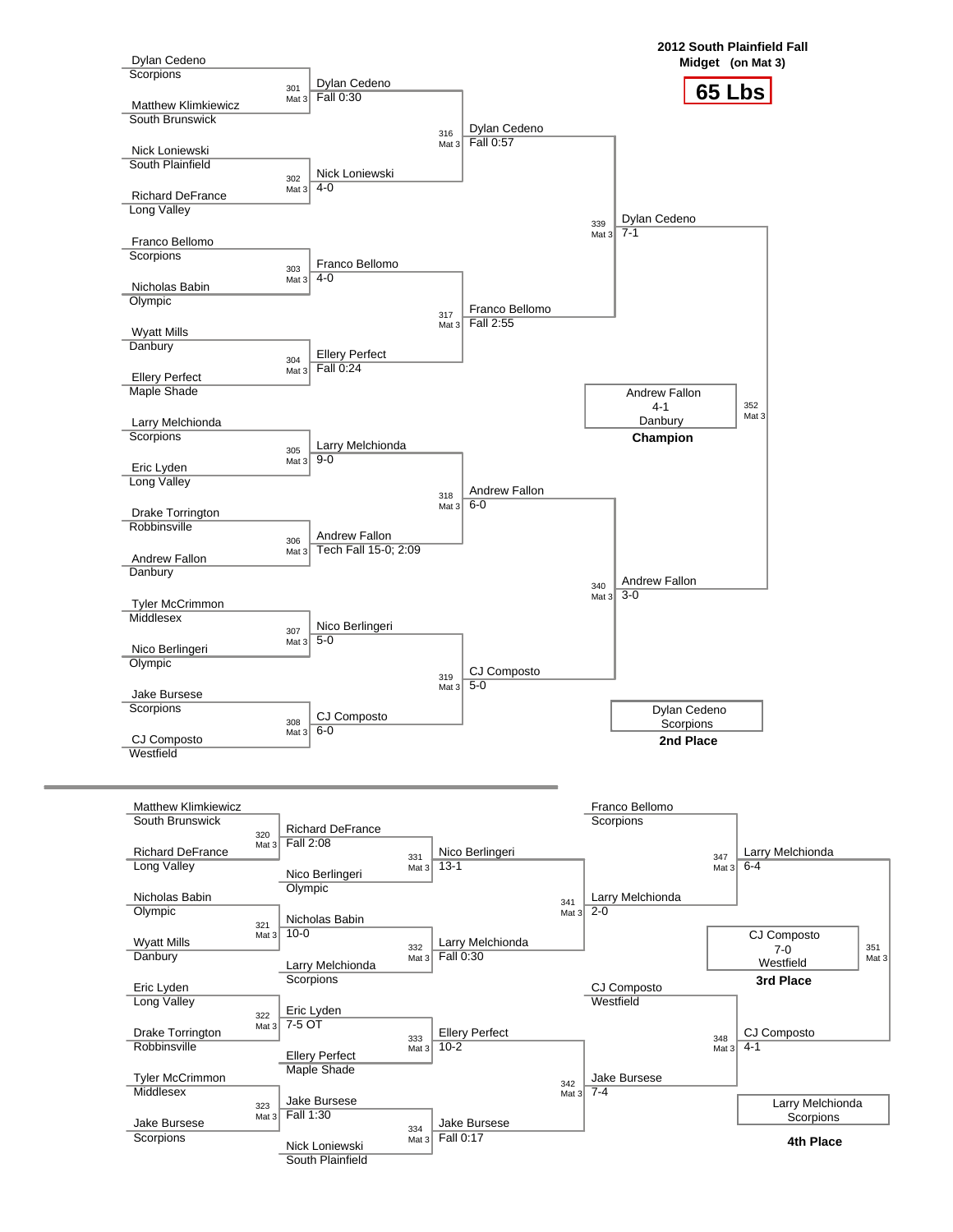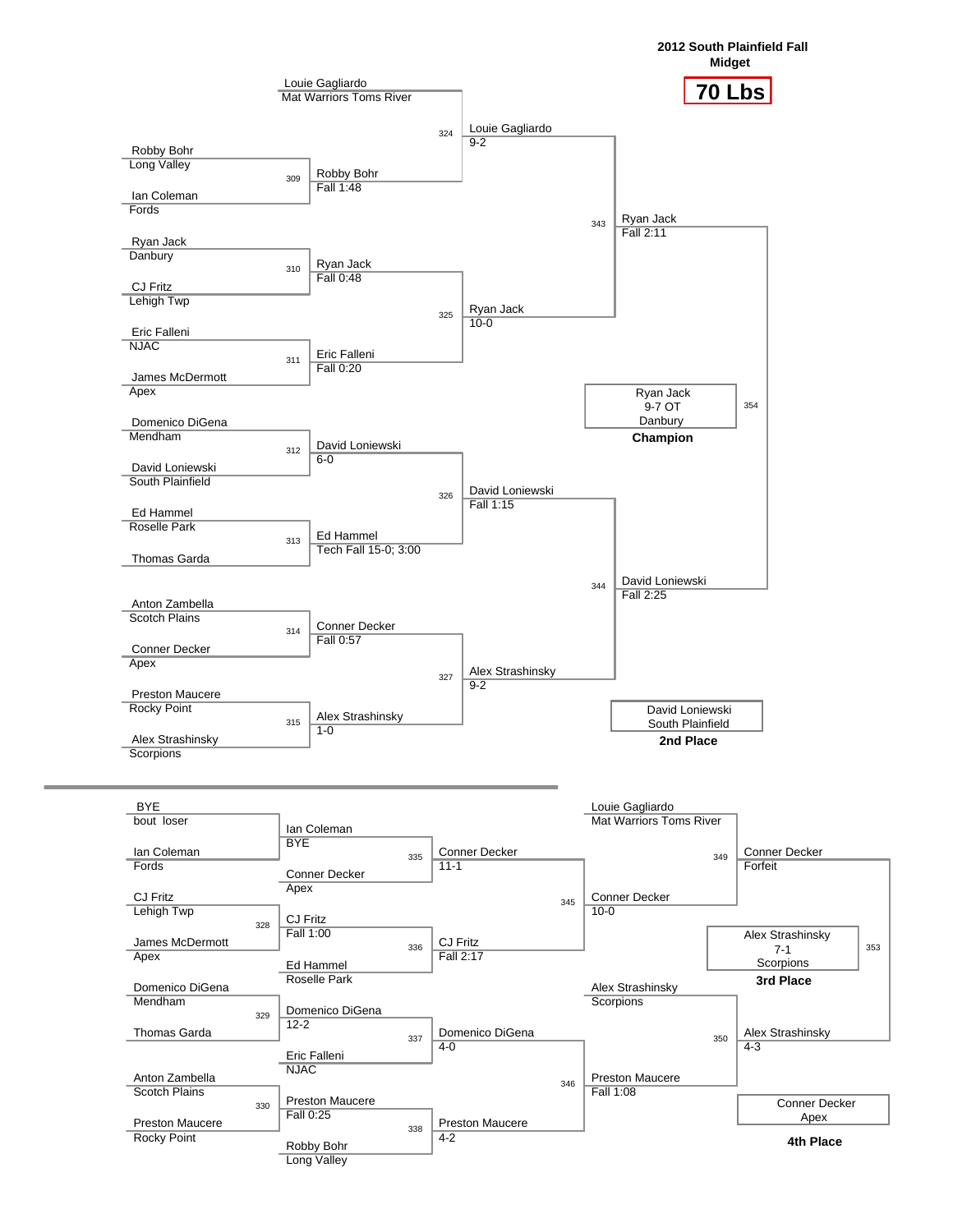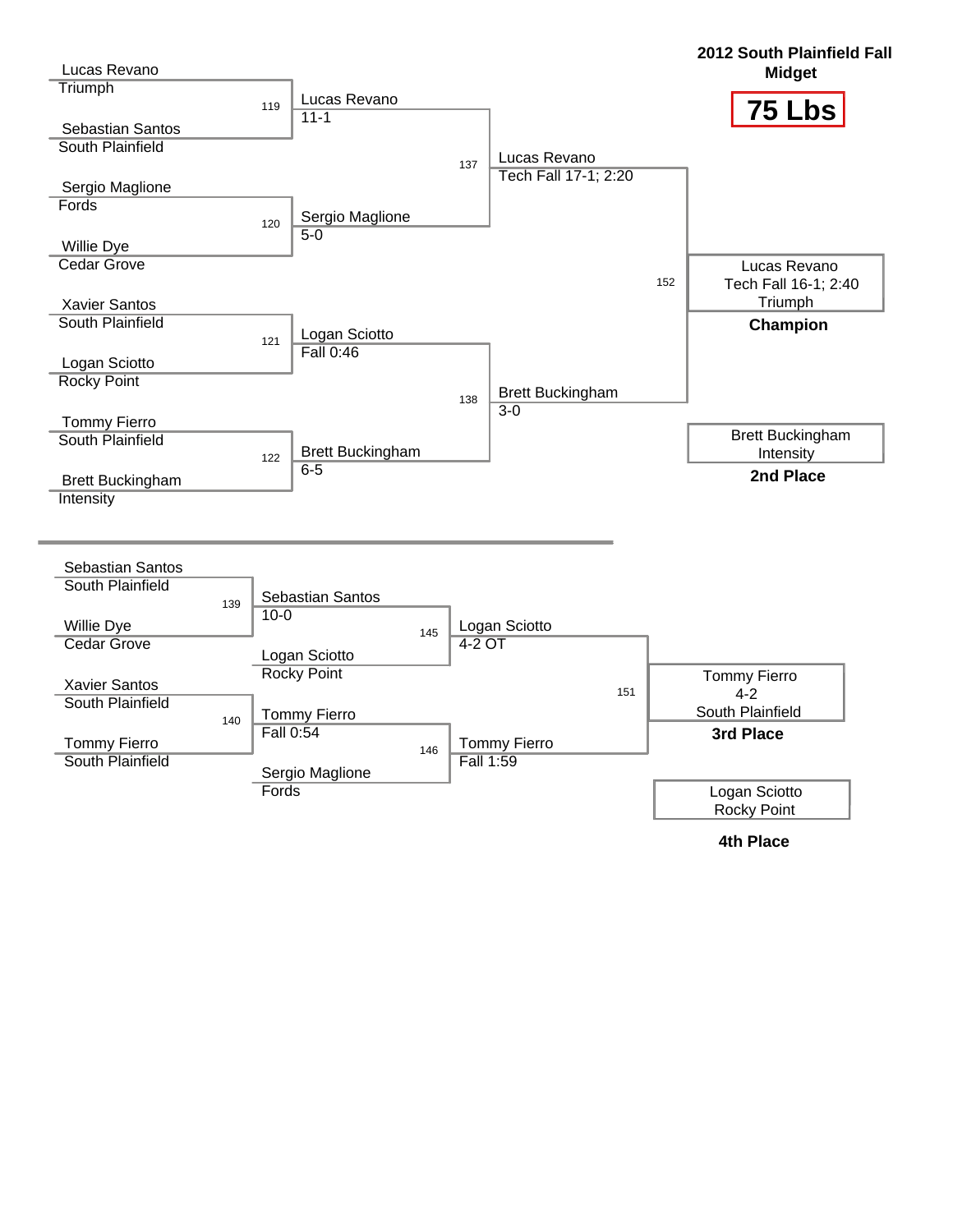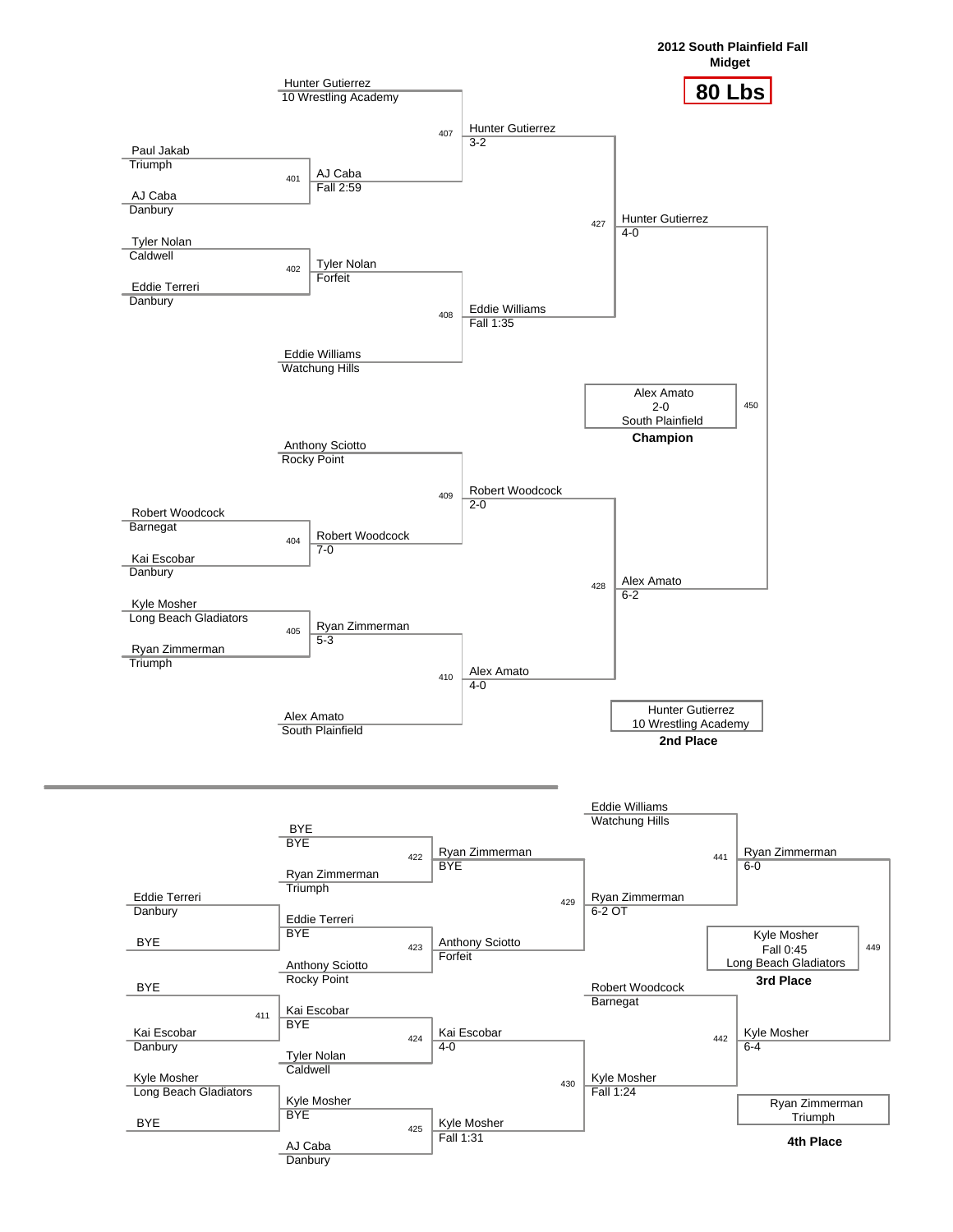



434 Mat 4

 $9 - 7$ 

Marcus Petite

Marcus Petite **BYE** 



Jack Lyden

451 Mat 4

Marcus Petite **Piscataway** 

 BYE **BYE**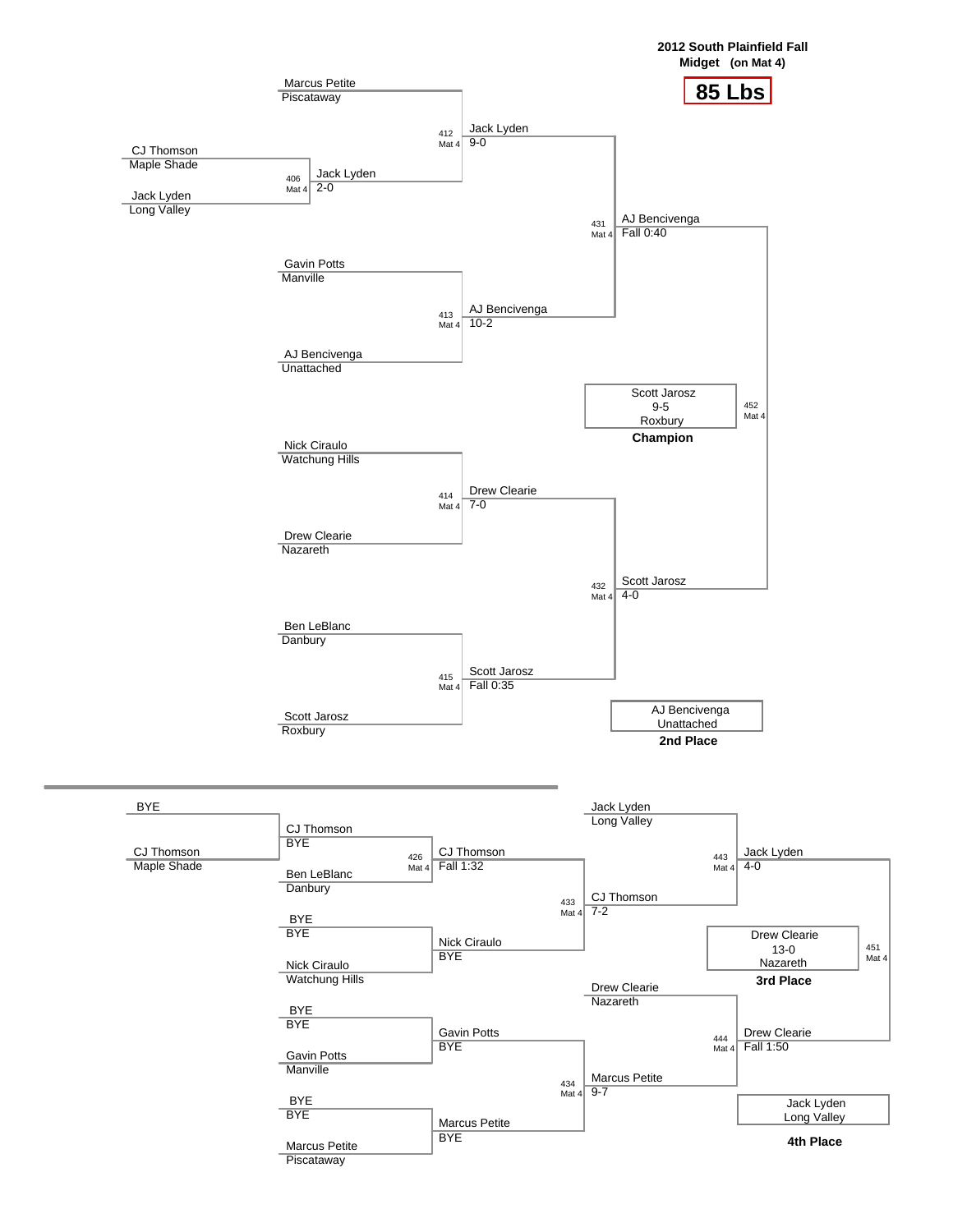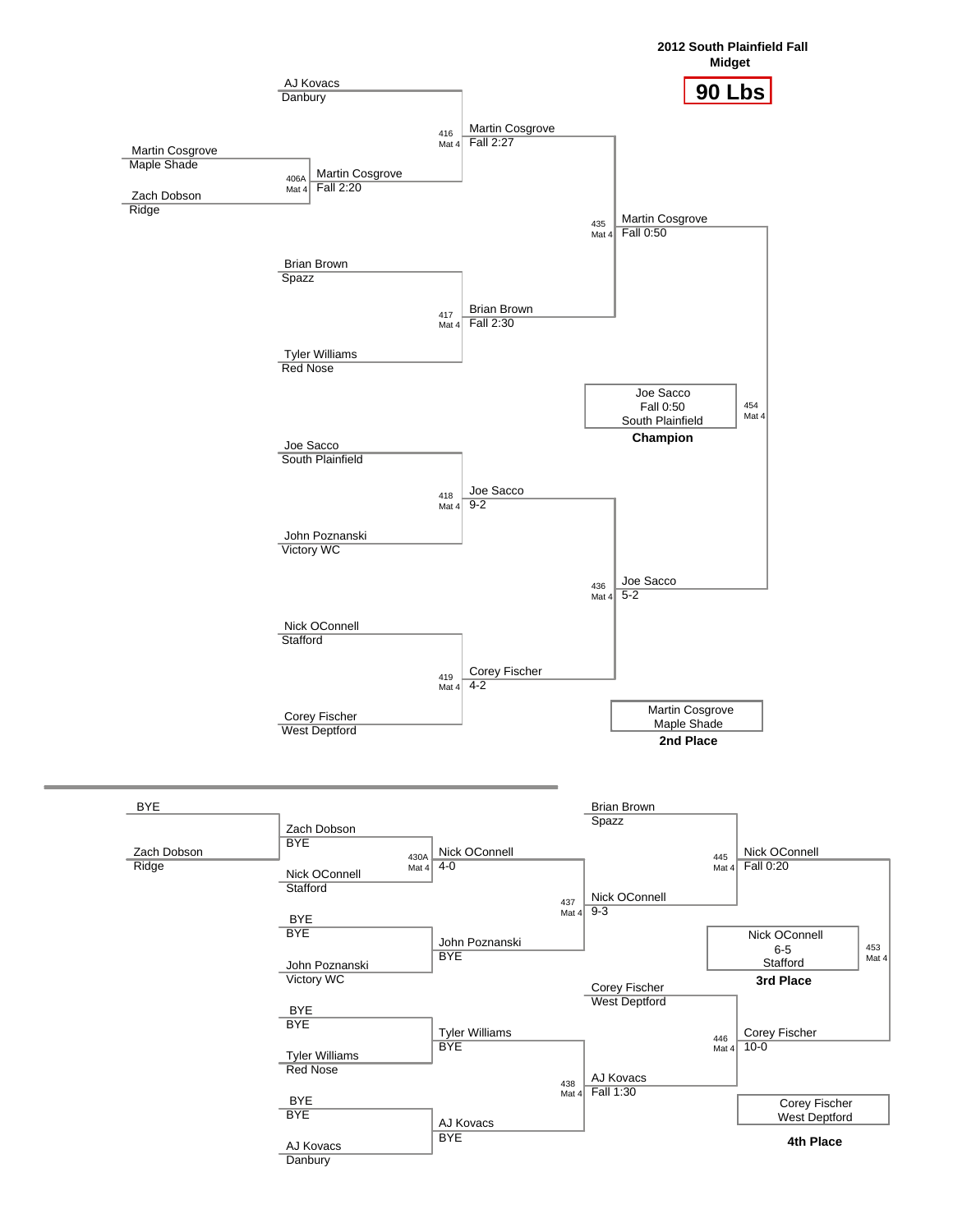



**2012 South Plainfield Fall**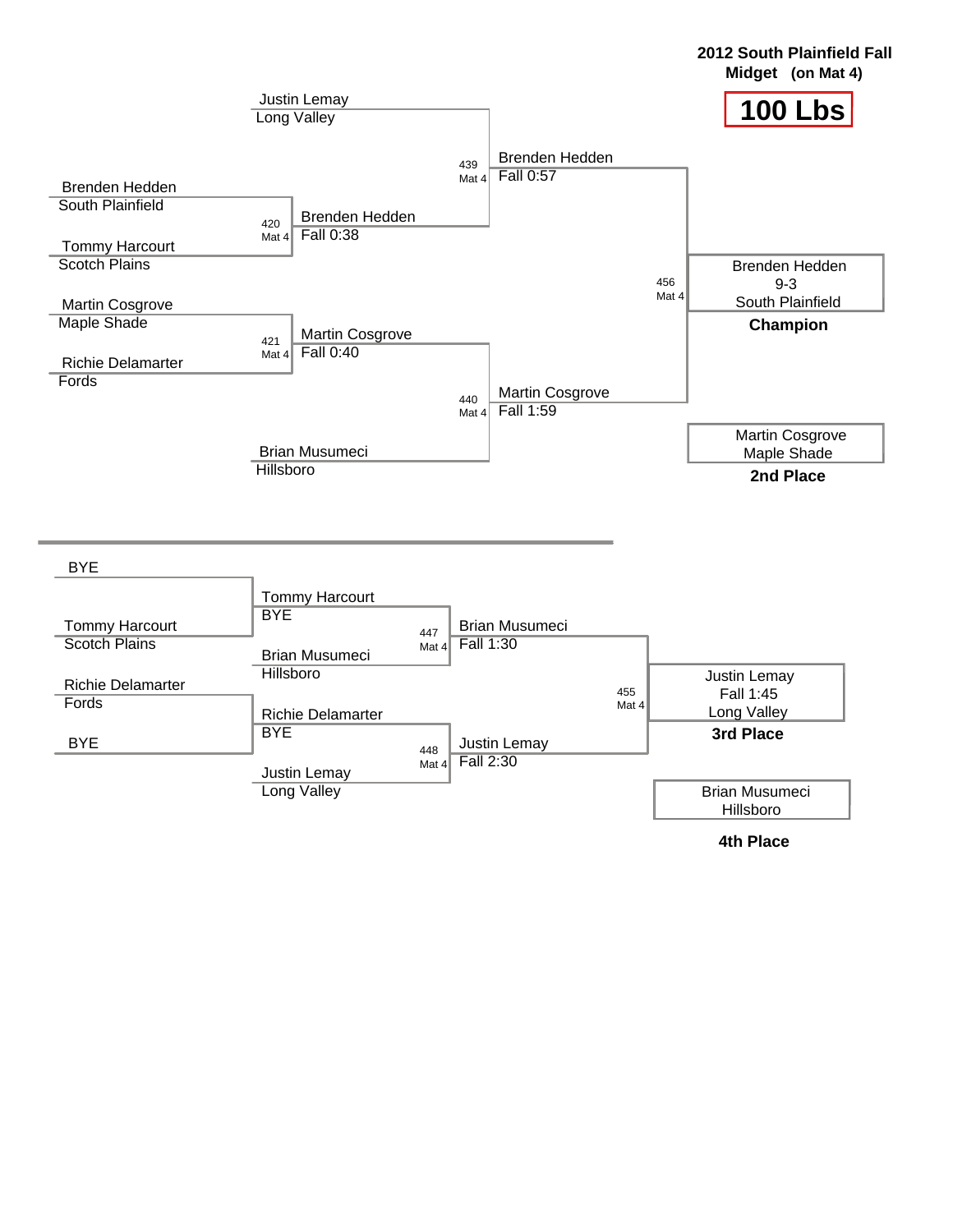# **Round Robin (5 or 6 Wrestlers)**



## **2012 South Plainfield Fall**

**Midget**

# **110 Lbs**

|                  |     | <b>4th Round</b> |
|------------------|-----|------------------|
| Sam Duva         |     |                  |
| NJAC             | 234 | Etan Escobar     |
| Etan Escobar     |     | Fall 2:49        |
| Danbury          |     |                  |
| Andrew Freund    |     |                  |
| Rocky Point      |     | Andrew Freund    |
| BYE              |     | BYE              |
|                  |     |                  |
| Jack Milazzo     |     |                  |
| Hamilton         | 235 | Luke Niemeyer    |
| Luke Niemeyer    |     | Fall 2:30        |
| South Plainfield |     |                  |





#### **Table of Results**

*Using BONUS POINTS to break ties between 1st and 2nd if necessary*

|                    |     | 3rd Round     |
|--------------------|-----|---------------|
| Etan Escobar       |     |               |
| Danhury            | 219 | Etan Escobar  |
| Andrew Freund      |     | Fall 0:30     |
| <b>Rocky Point</b> |     |               |
| BYE                |     |               |
|                    |     | Jack Milazzo  |
| Jack Milazzo       |     | BYE           |
| Hamilton           |     |               |
| Luke Niemeyer      |     |               |
| South Plainfield   | 220 | Luke Niemeyer |
| Sam Duva           |     | Fall 0:50     |
| <b>NJAC</b>        |     |               |

| Wrestler                                      | <b>Team</b>                     | W.             | L | <b>BP</b>                           | F              | <b>TF</b> | Pen      |
|-----------------------------------------------|---------------------------------|----------------|---|-------------------------------------|----------------|-----------|----------|
| Niemeyer, Luke                                | South Plainfield                | $\overline{4}$ |   | 8                                   | $\overline{4}$ |           | $\Omega$ |
| Milazzo, Jack                                 | Hamilton                        | 3              | 1 | 4                                   | $\overline{2}$ |           | $\Omega$ |
| Escobar, Etan                                 | Danbury                         | 2              | 2 | 4                                   | $\overline{2}$ |           | $\Omega$ |
| Freund, Andrew                                | Rocky Point                     | 1              | 3 | $\Omega$                            |                |           | $\Omega$ |
| Duva, Sam                                     | <b>NJAC</b>                     |                | 4 |                                     |                |           | $\Omega$ |
|                                               |                                 |                |   |                                     |                |           |          |
|                                               |                                 |                |   |                                     |                |           |          |
| <b>Luke Niemeyer</b><br>1<br>South Plainfield |                                 | 4              |   | <b>Andrew Freund</b><br>Rocky Point |                |           |          |
| $\mathbf{2}$                                  | <b>Jack Milazzo</b><br>Hamilton | 5              |   | Sam Duva<br><b>NJAC</b>             |                |           |          |
| 3                                             | Etan Escobar<br>Danbury         | 6              |   |                                     |                |           |          |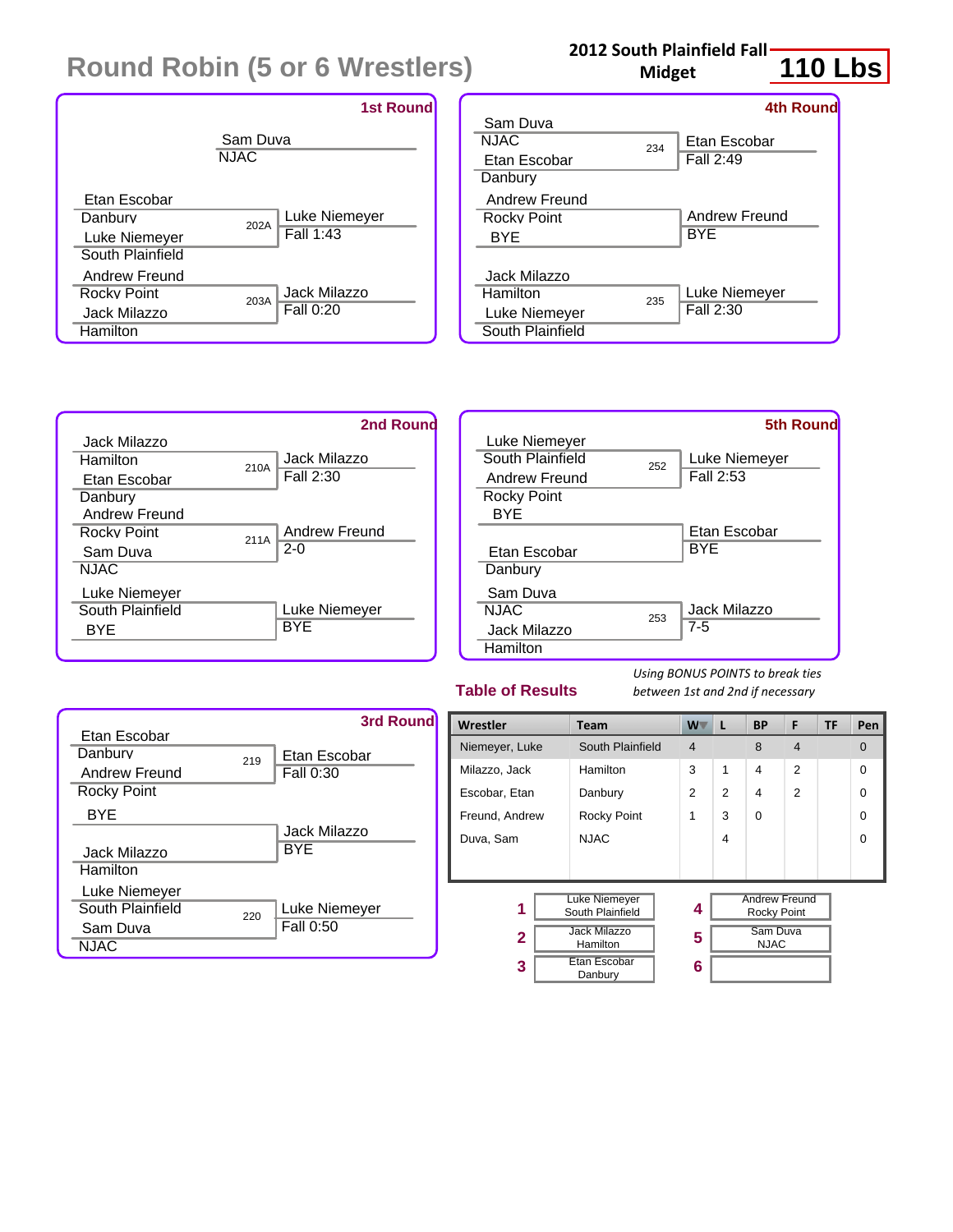#### **2012 South Plainfield Fall Midget**



Zach DelVecchio South Plainfield

BYE

Zach DelVecchio South Plainfield

**Champion**

BYE

**2nd Place**

**3rd Place**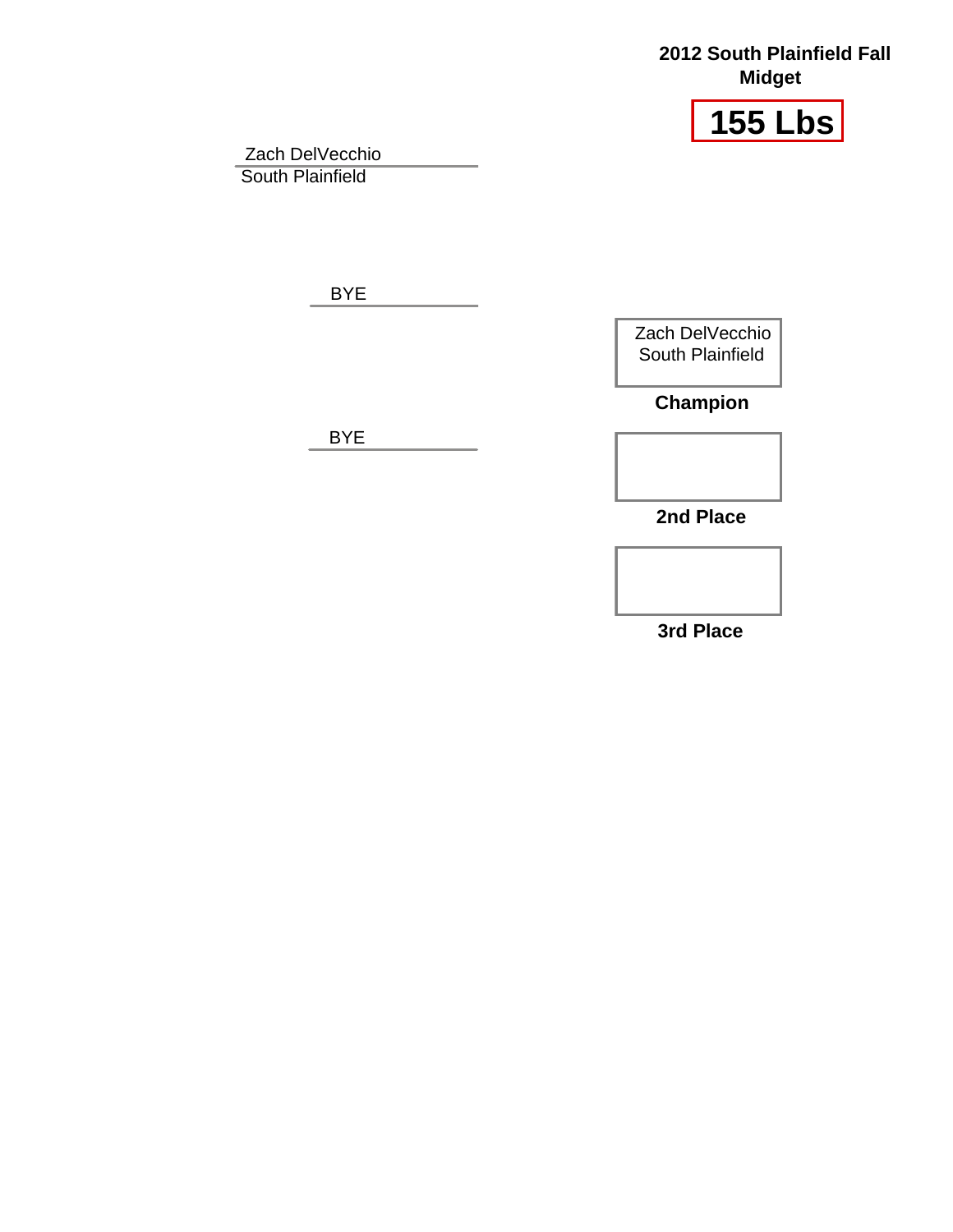

### **2012 South Plainfield Fall**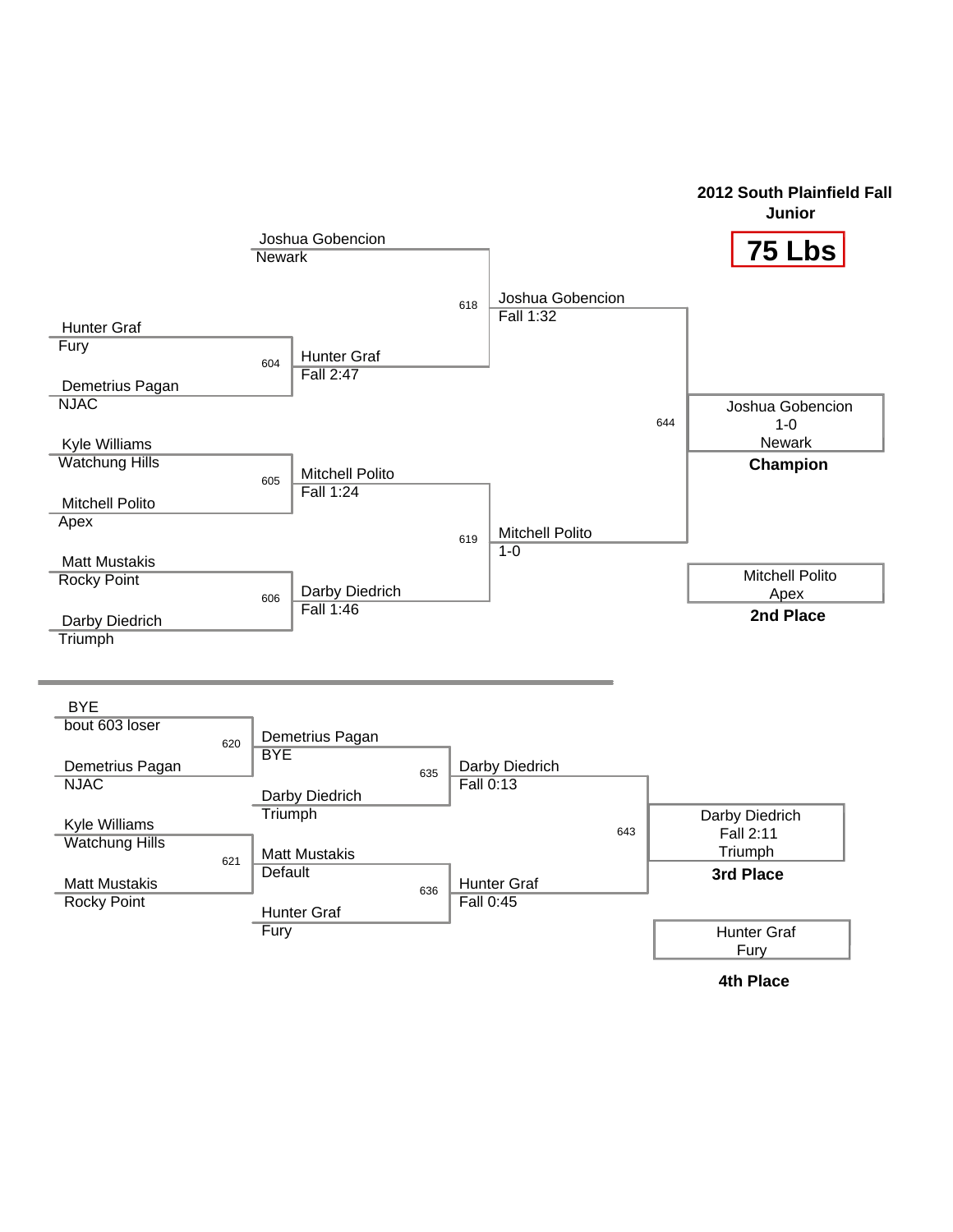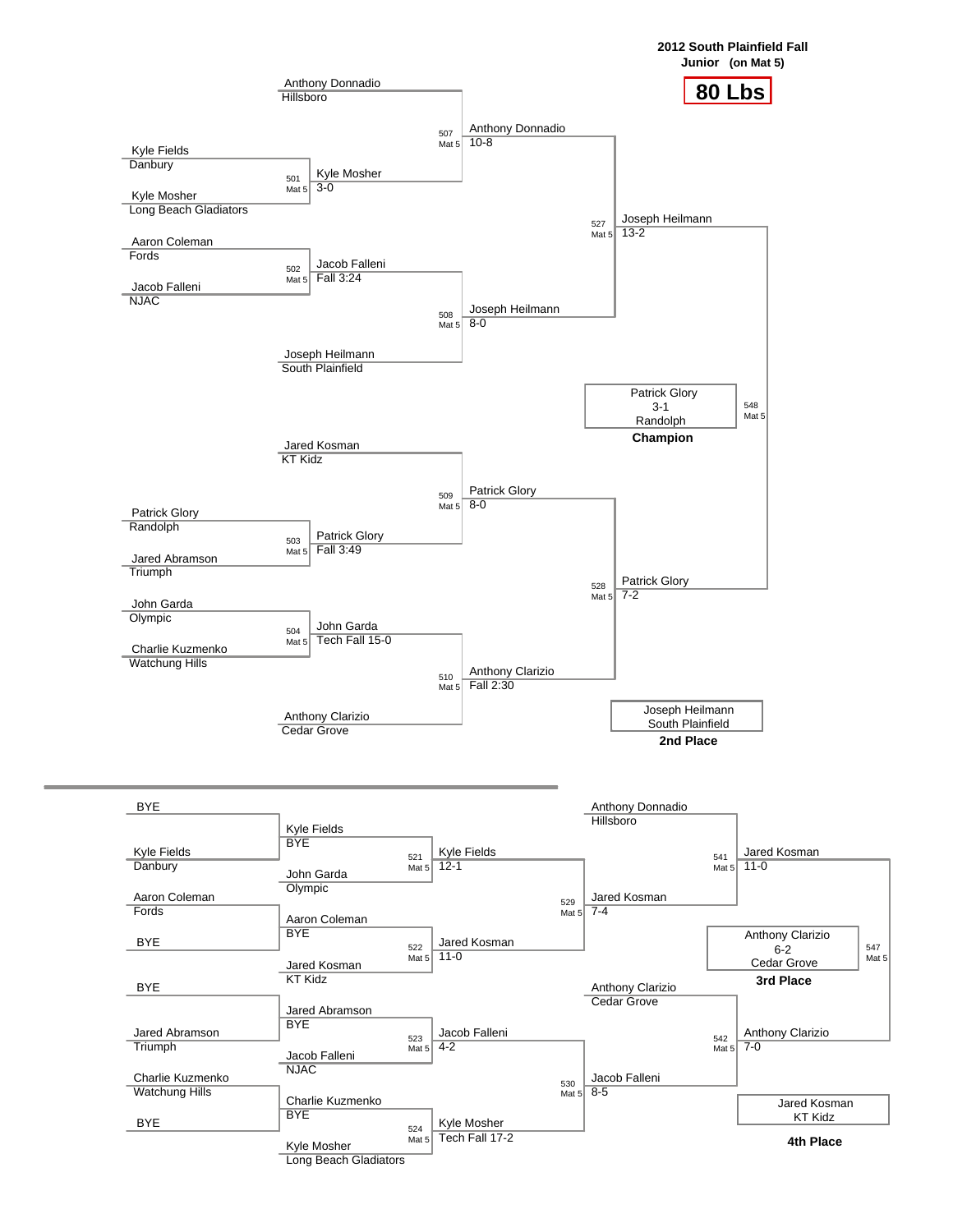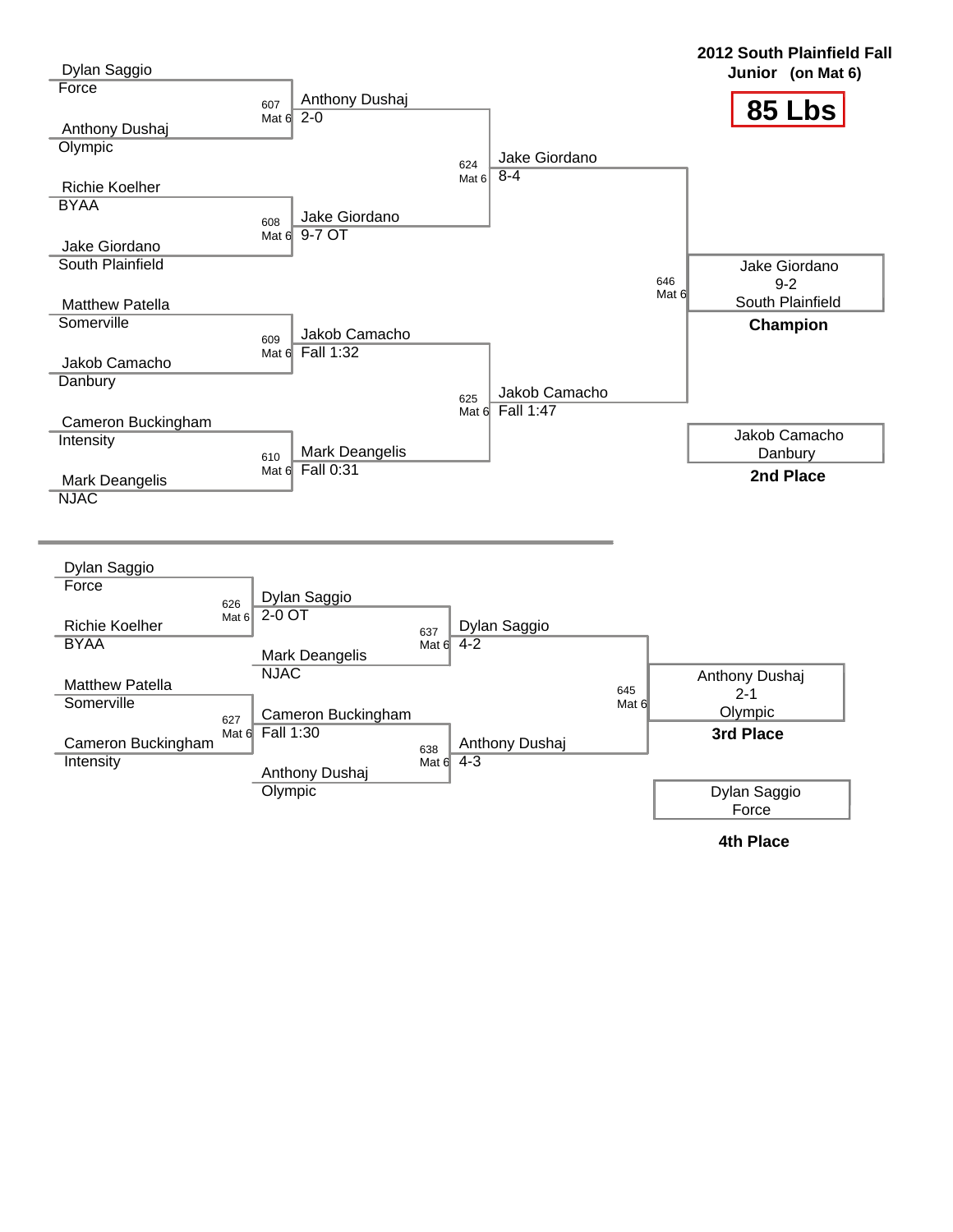

**Motown Grapplers**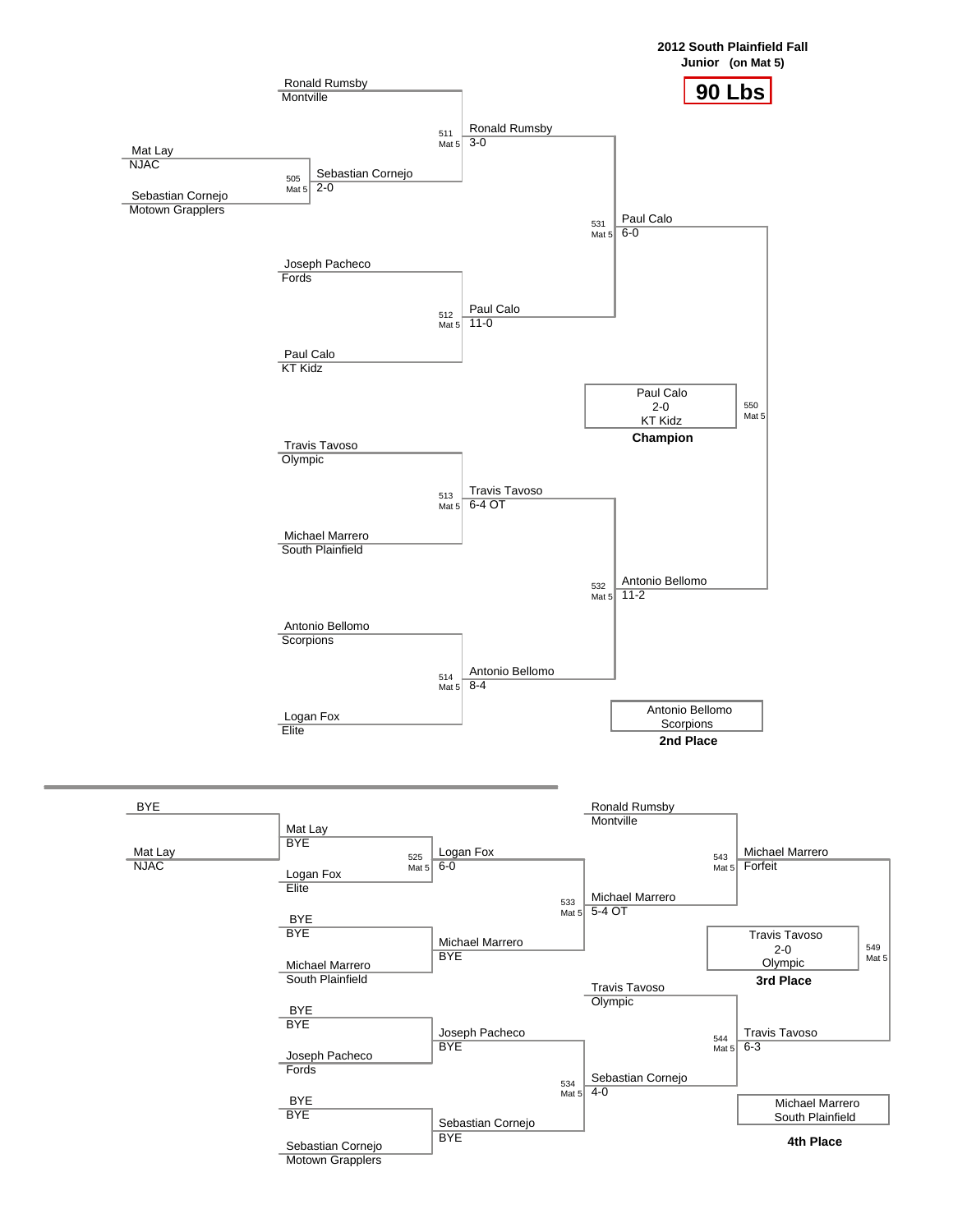#### **2012 South Plainfield Fall Junior**

| <b>Jake Benner</b>                       |                |                         | 95 LI                                    |
|------------------------------------------|----------------|-------------------------|------------------------------------------|
| Triumph                                  |                | <b>Jake Benner</b>      |                                          |
| Kyle Davisson<br><b>South Plainfield</b> | 515<br>Mat 5   | Fall 1:30               |                                          |
| Rob Saum                                 |                |                         |                                          |
| <b>Watchung Hills</b>                    |                | <b>Jake Benner</b>      |                                          |
| <b>Jake Benner</b><br>Triumph            | 535<br>Mat $5$ | $10 - 4$                | <b>Jake Benner</b><br>Triumph            |
| Kyle Davisson<br><b>South Plainfield</b> |                |                         | Champion                                 |
| Rob Saum                                 | 553<br>Mat $5$ | Kyle Davisson<br>$10-2$ | <b>Kyle Davisson</b><br>South Plainfield |
| <b>Watchung Hills</b>                    |                |                         | 2nd Place                                |

Rob Saum Watchung Hills

**3rd Place**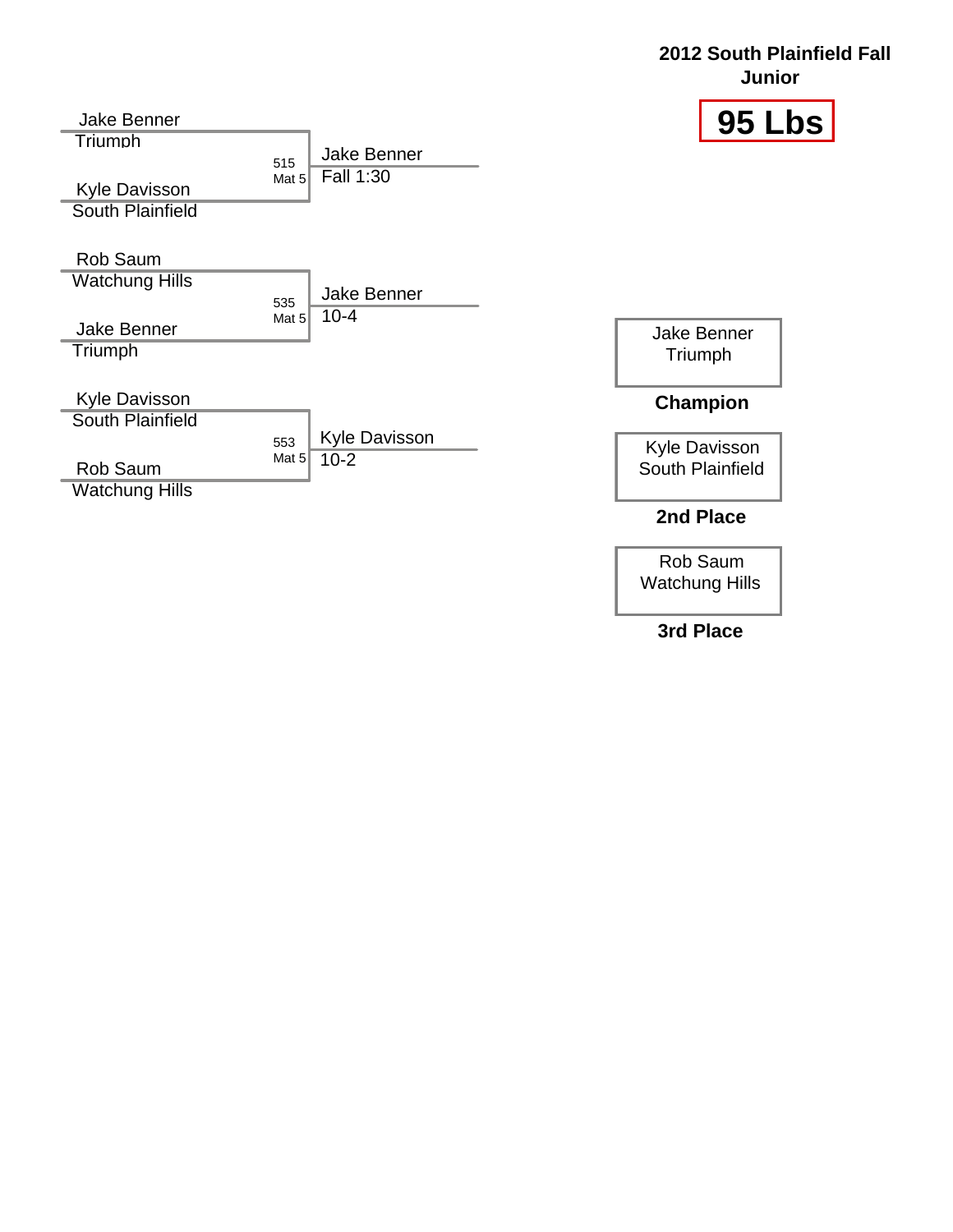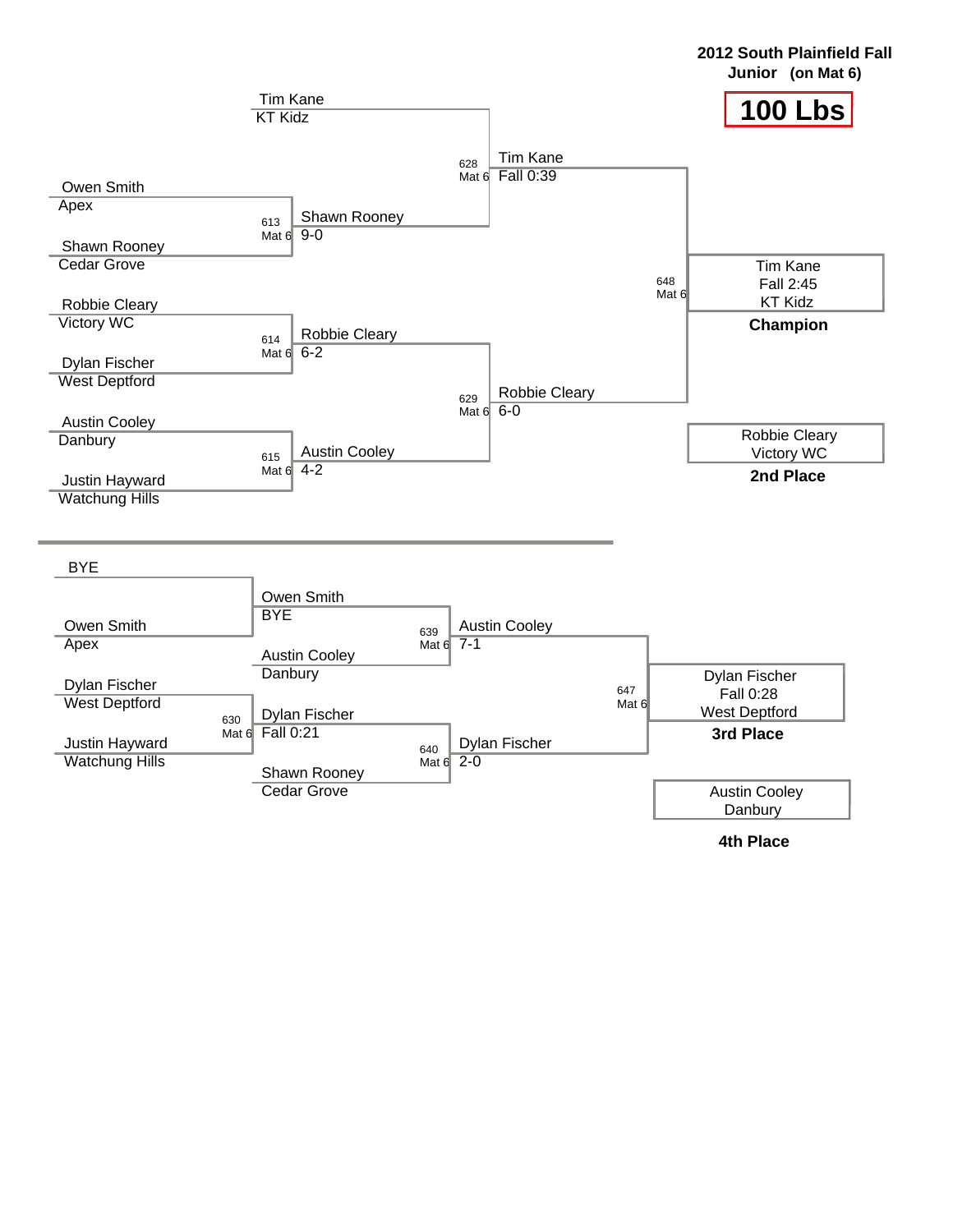# **Round Robin (5 or 6 Wrestlers)**



#### **2012 South Plainfield Fall**

**Junior (on Mat 6)**

#### Ryan DeVivo KT Kidz 631 Michael Dooley **Hillsboro** Marco Gaita Long Valley BYE Marc Larson Watchung Hills <sup>632</sup> **Matthew Valli** Washington Y Ryan DeVivo Mat 6 Forfeit Marco Gaita **BYE** Matthew Valli Fall 0:29 **4th Round**



|                |       | 5th Round      |
|----------------|-------|----------------|
| Matthew Valli  |       |                |
| Washington Y   | 651   | Matthew Valli  |
| Marco Gaita    | Mat 6 | 8-0            |
| Long Valley    |       |                |
| BYE            |       |                |
|                |       | Michael Dooley |
| Michael Dooley |       | BYE            |
| Hillsboro      |       |                |
| Ryan DeVivo    |       |                |
| KT Kidz        | 652   | Ryan DeVivo    |
| Marc Larson    | Mat 6 | Fall 0:30      |
| Watchung Hills |       |                |

#### **Table of Results**

*Using BONUS POINTS to break ties between 1st and 2nd if necessary*



| Wrestler                    | W<br>F<br><b>BP</b><br><b>Team</b><br>L |   | <b>TF</b>                          | Pen                                  |   |   |          |
|-----------------------------|-----------------------------------------|---|------------------------------------|--------------------------------------|---|---|----------|
| Valli, Matthew              | Washington Y                            | 4 |                                    | 6.5                                  | 1 | 1 | $\Omega$ |
| DeVivo, Ryan                | <b>KT Kidz</b>                          | 3 | 1                                  | 5                                    | 1 |   | $\Omega$ |
| Gaita, Marco<br>Long Valley |                                         | 2 | 2                                  | $\overline{2}$                       |   |   | $\Omega$ |
| Larson, Marc                | <b>Watchung Hills</b>                   | 1 | 3                                  | $\overline{2}$                       |   |   | $\Omega$ |
| Dooley, Michael             | Hillsboro                               |   | 4                                  |                                      |   |   | $\Omega$ |
|                             |                                         |   |                                    |                                      |   |   |          |
|                             |                                         |   |                                    |                                      |   |   |          |
| 1                           | <b>Matthew Valli</b><br>Washington Y    |   |                                    | Marc Larson<br><b>Watchung Hills</b> |   |   |          |
| 2                           | <b>Ryan DeVivo</b><br><b>KT Kidz</b>    | 5 | <b>Michael Dooley</b><br>Hillsboro |                                      |   |   |          |
| 3                           | <b>Marco Gaita</b><br>6<br>Long Valley  |   |                                    |                                      |   |   |          |

**110 Lbs**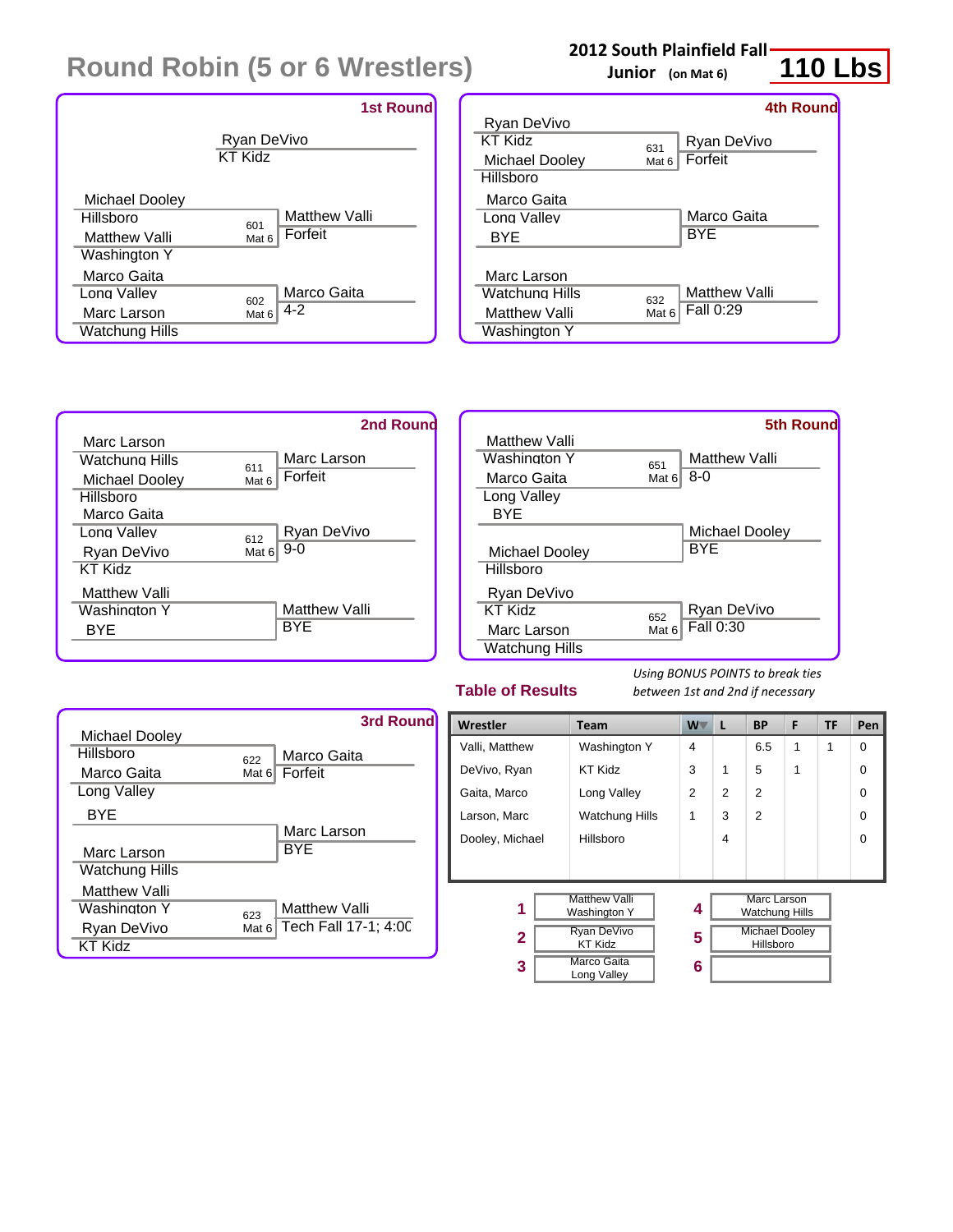

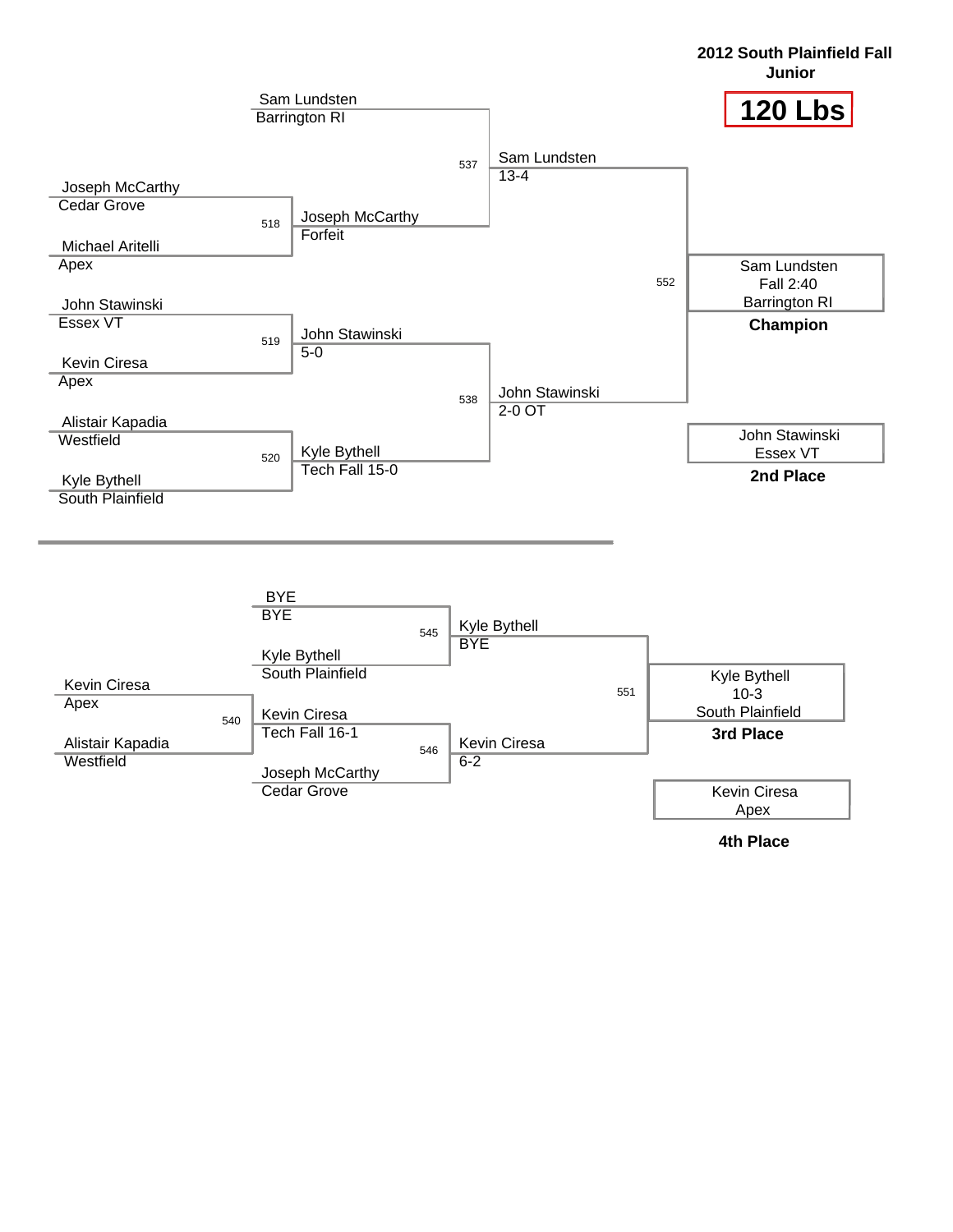

**2012 South Plainfield Fall**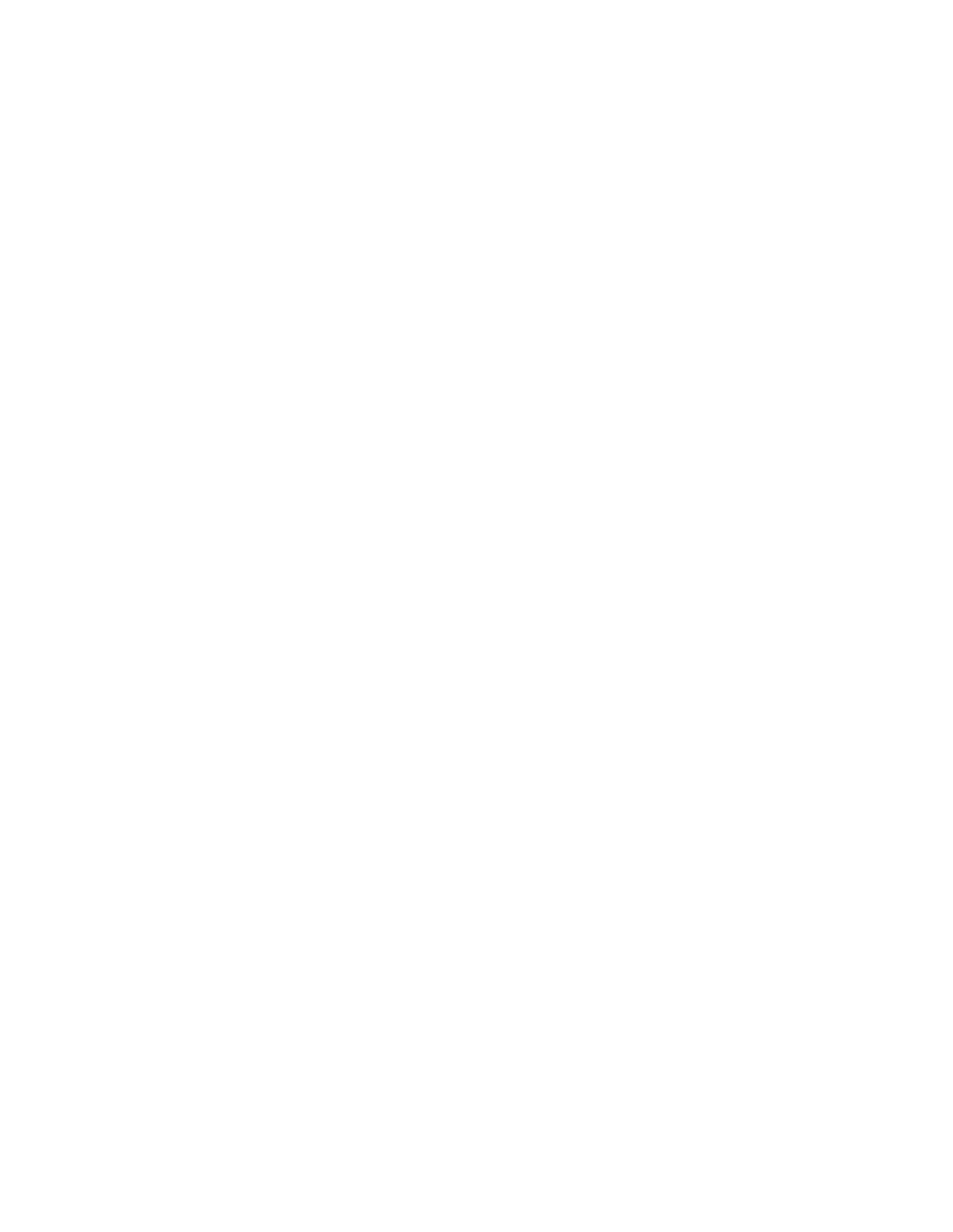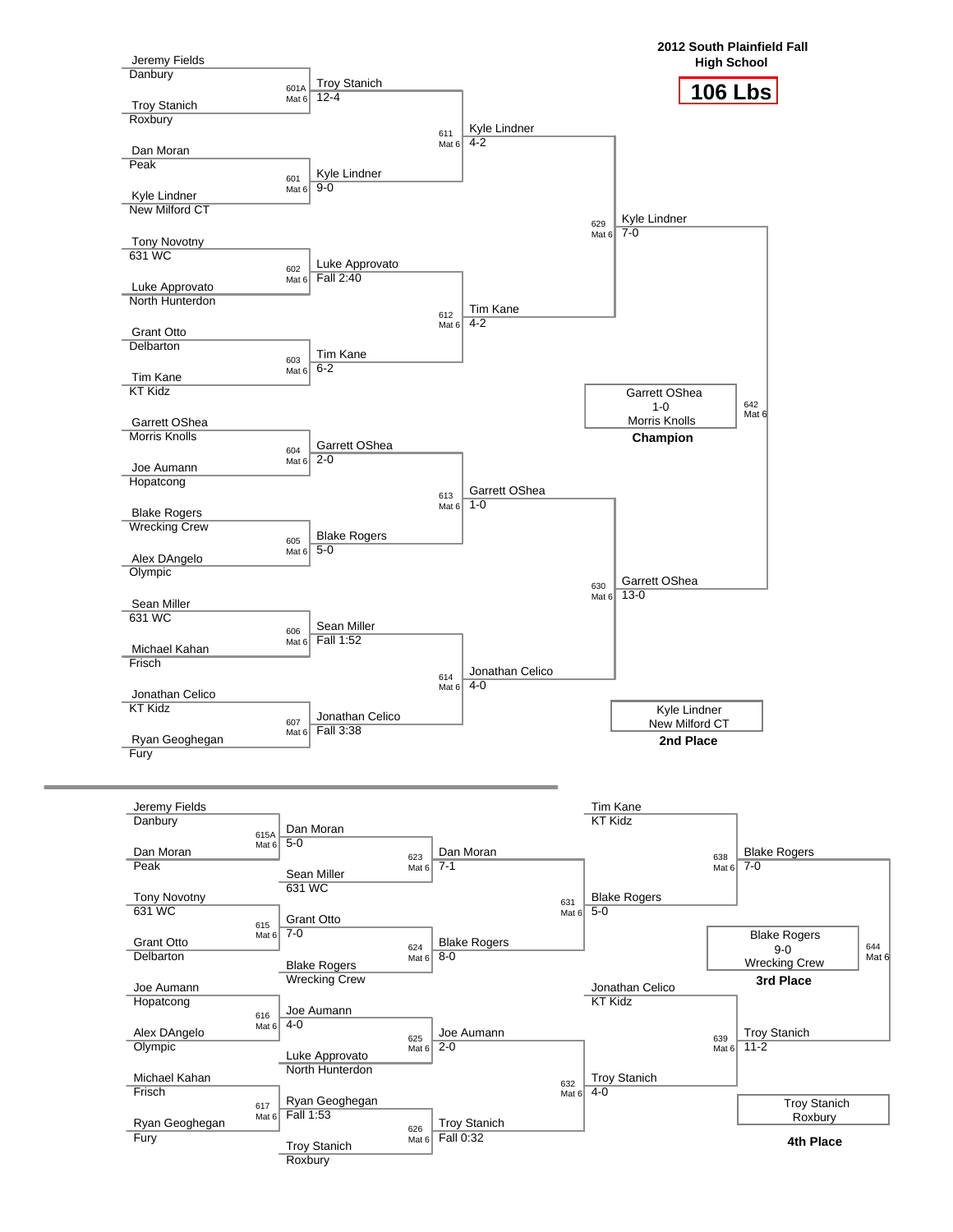



545 Mat 5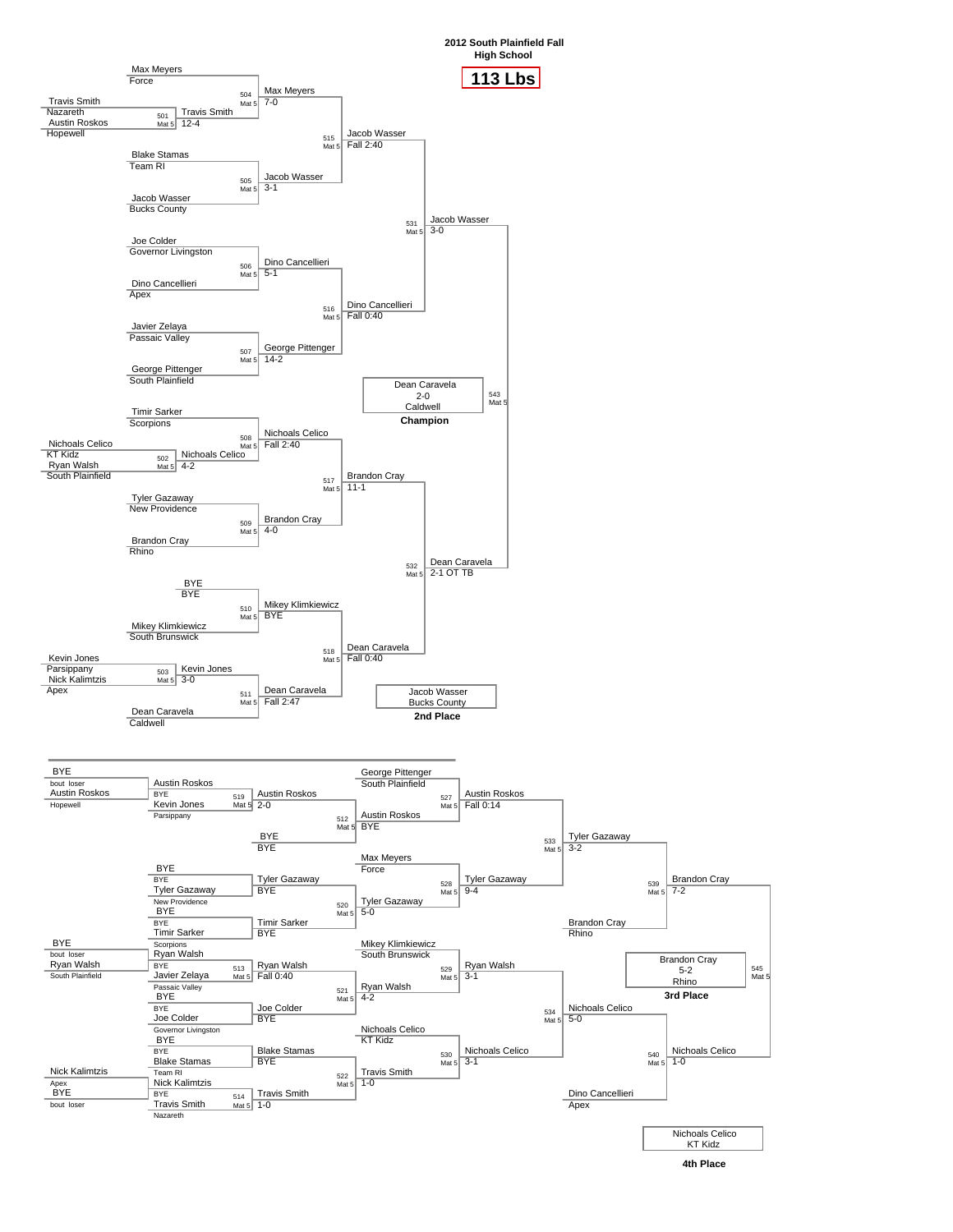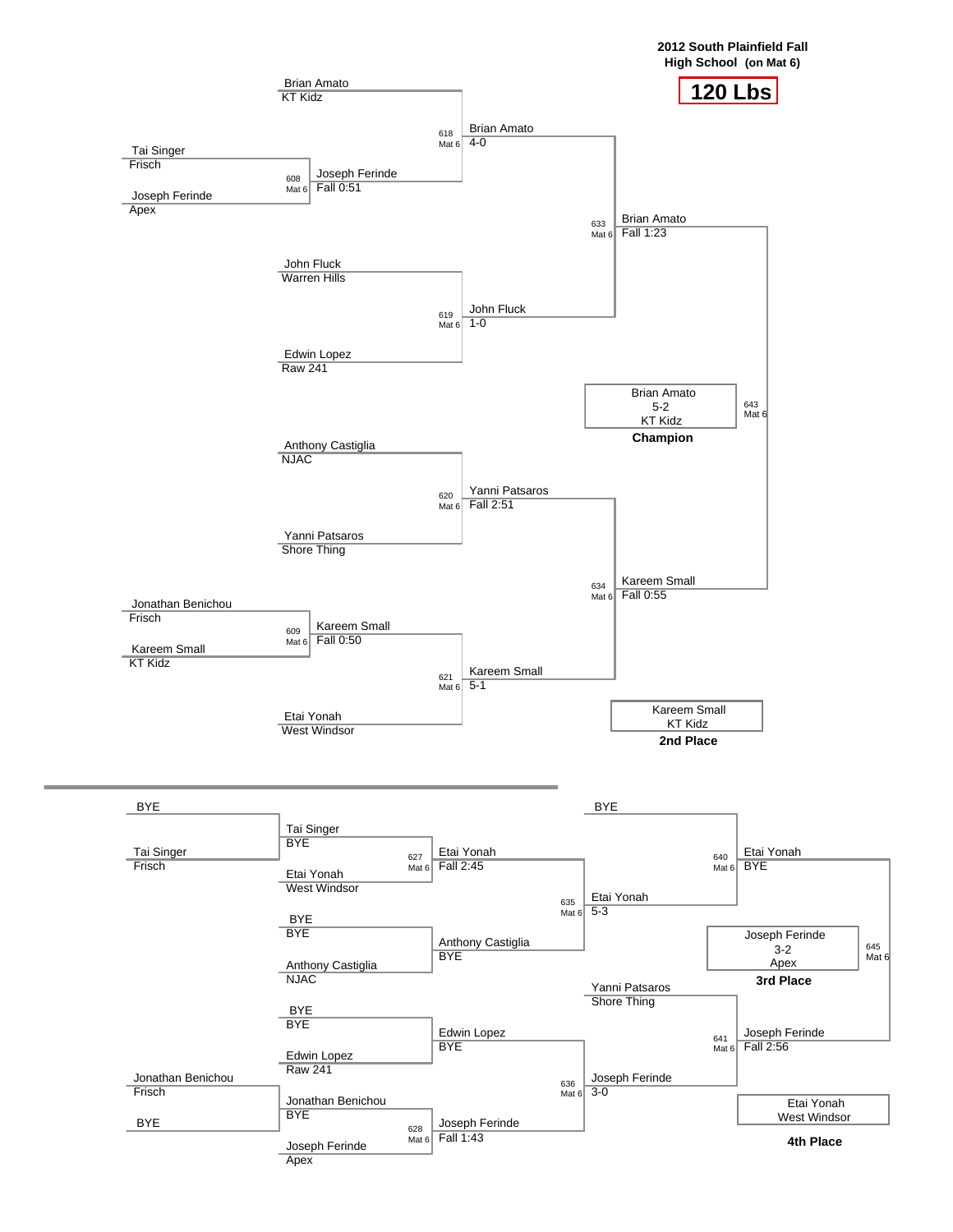

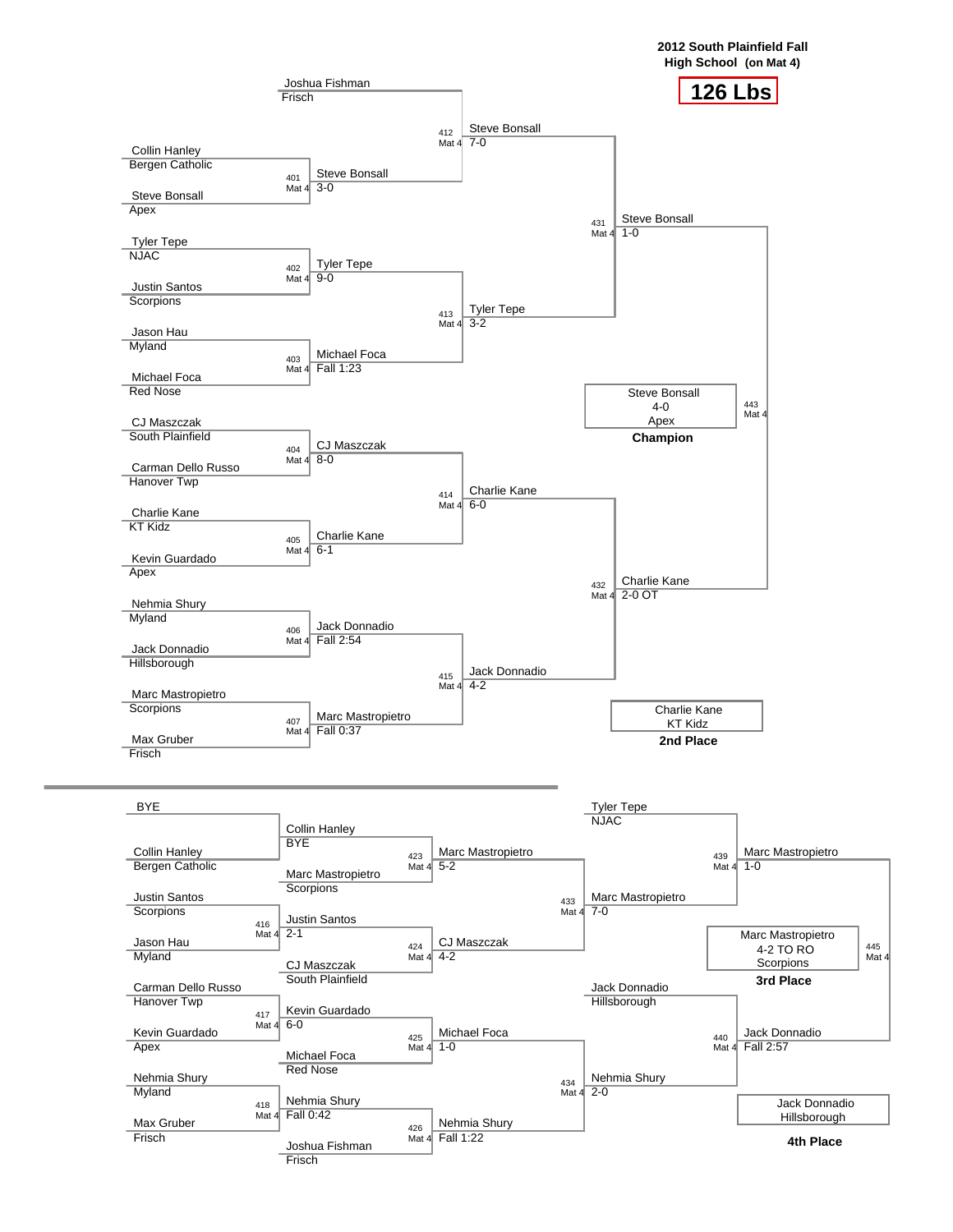

243 Mat 2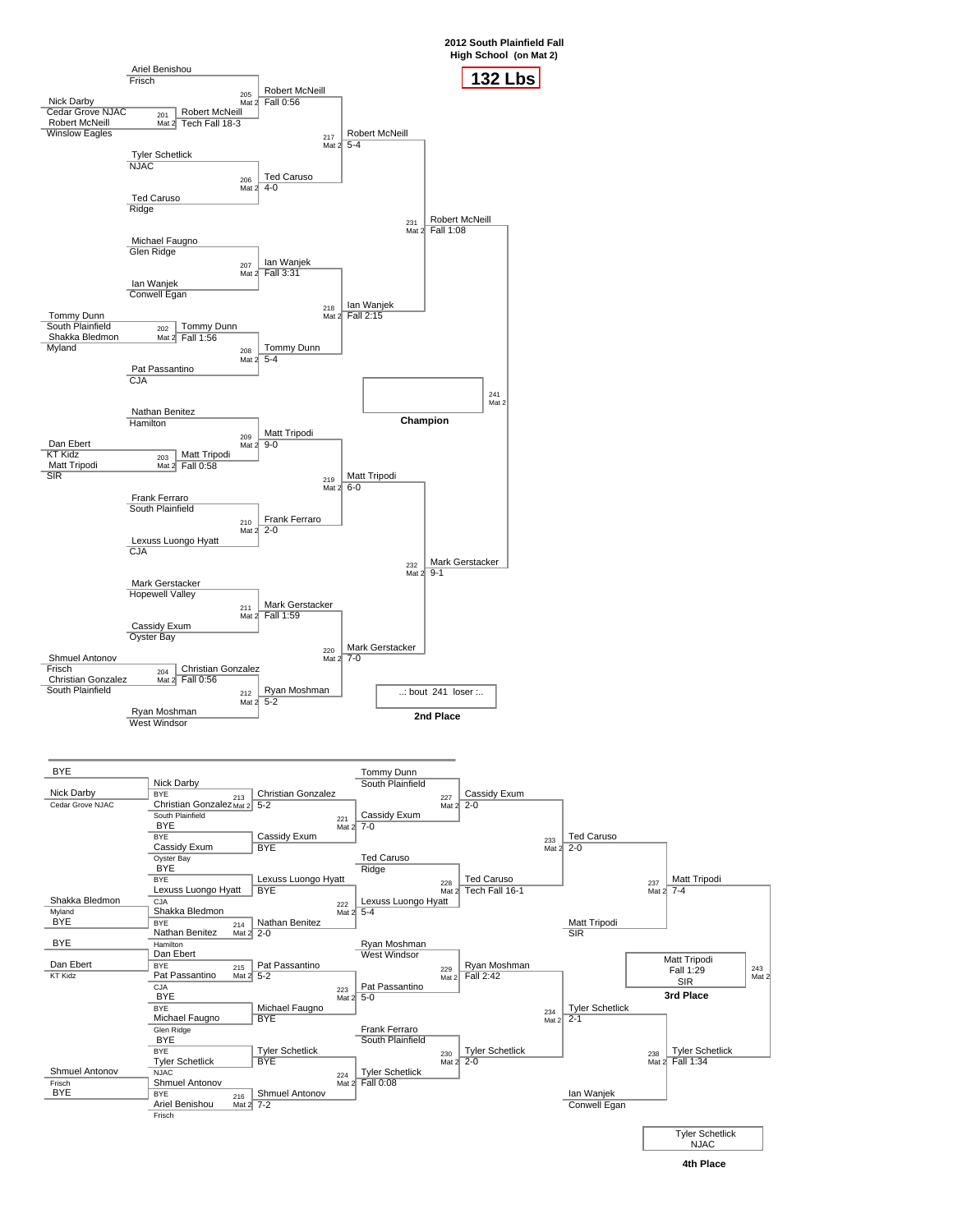



Thomas McNeill Winslow Eagles

**4th Place**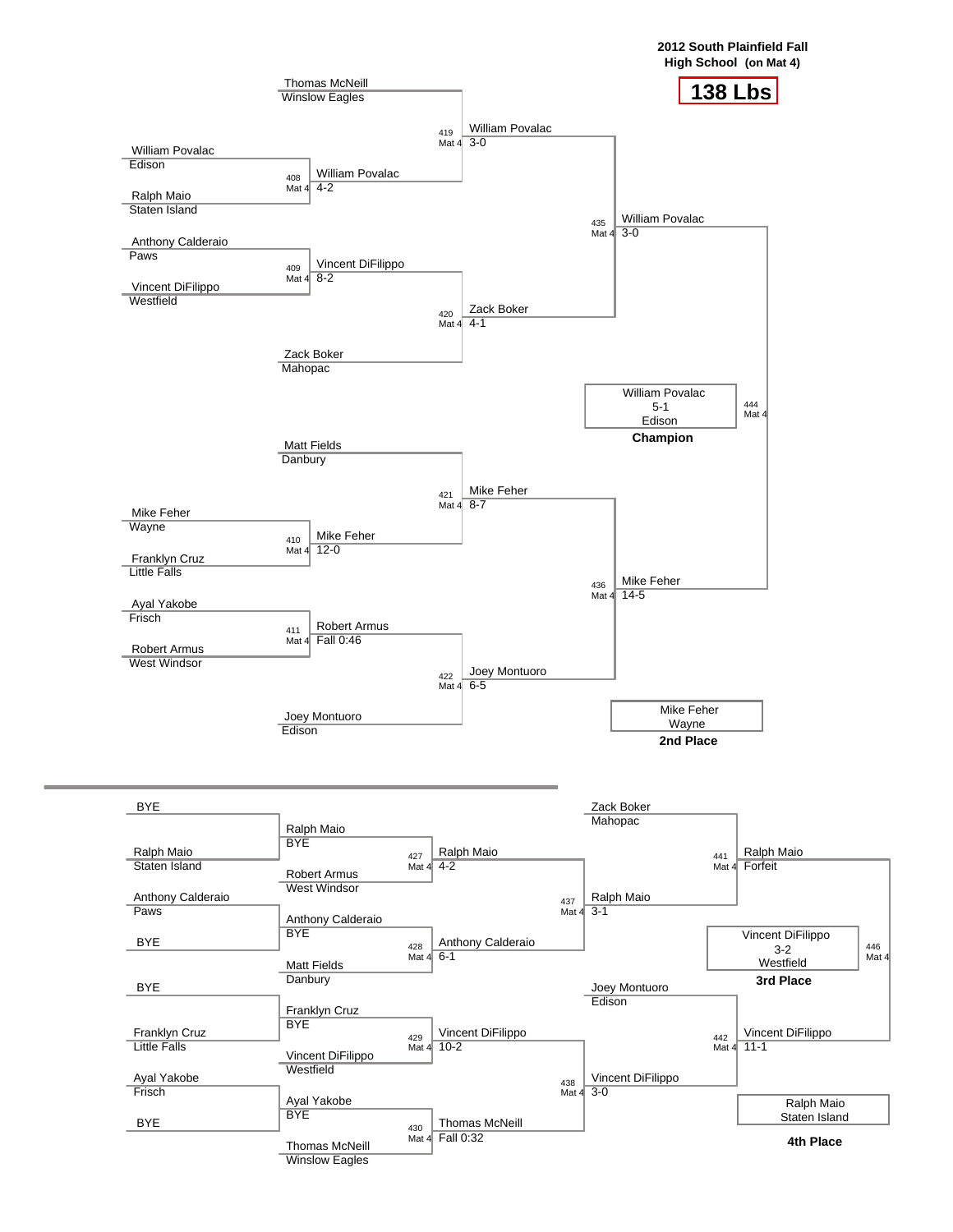



145 Mat 1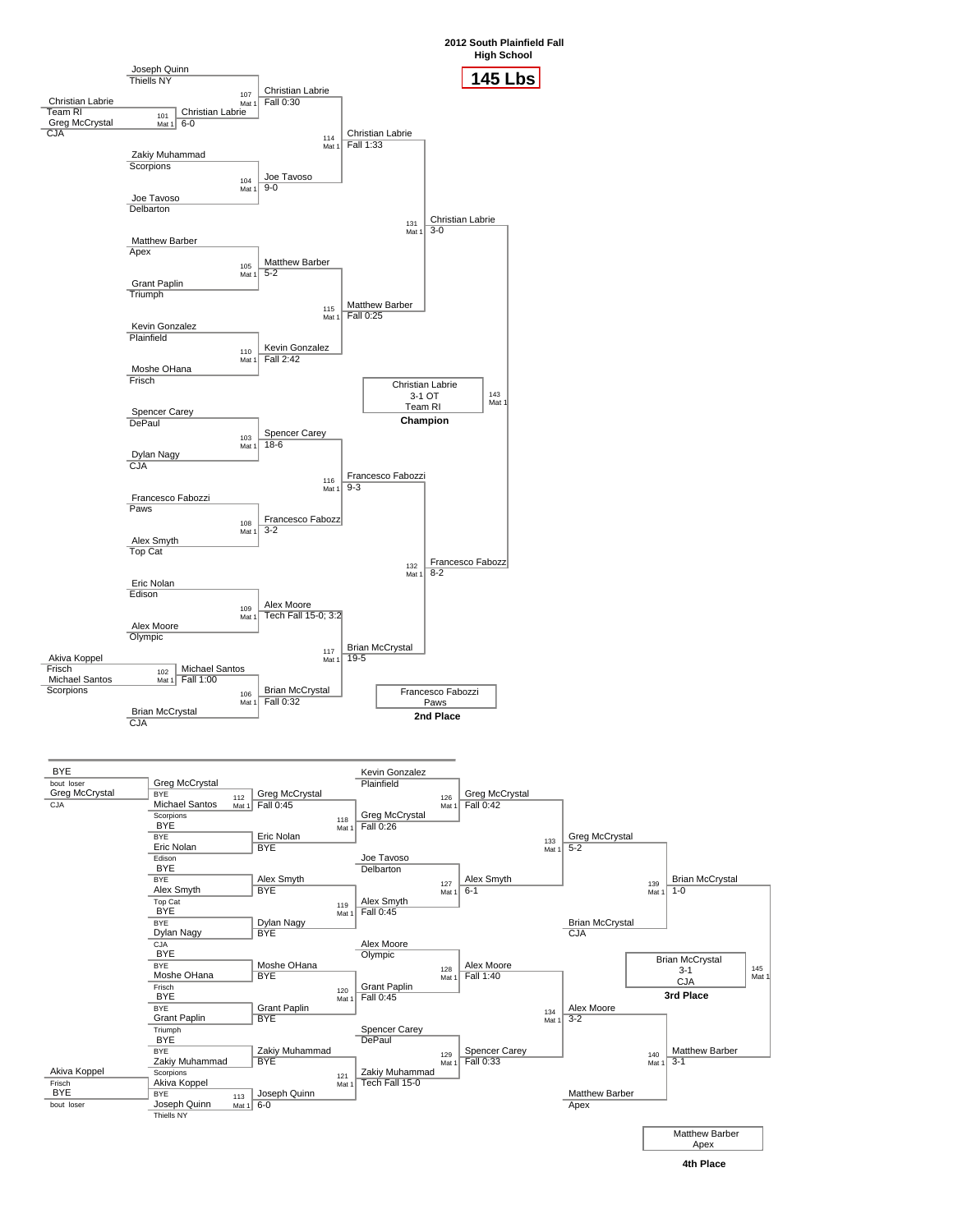

146



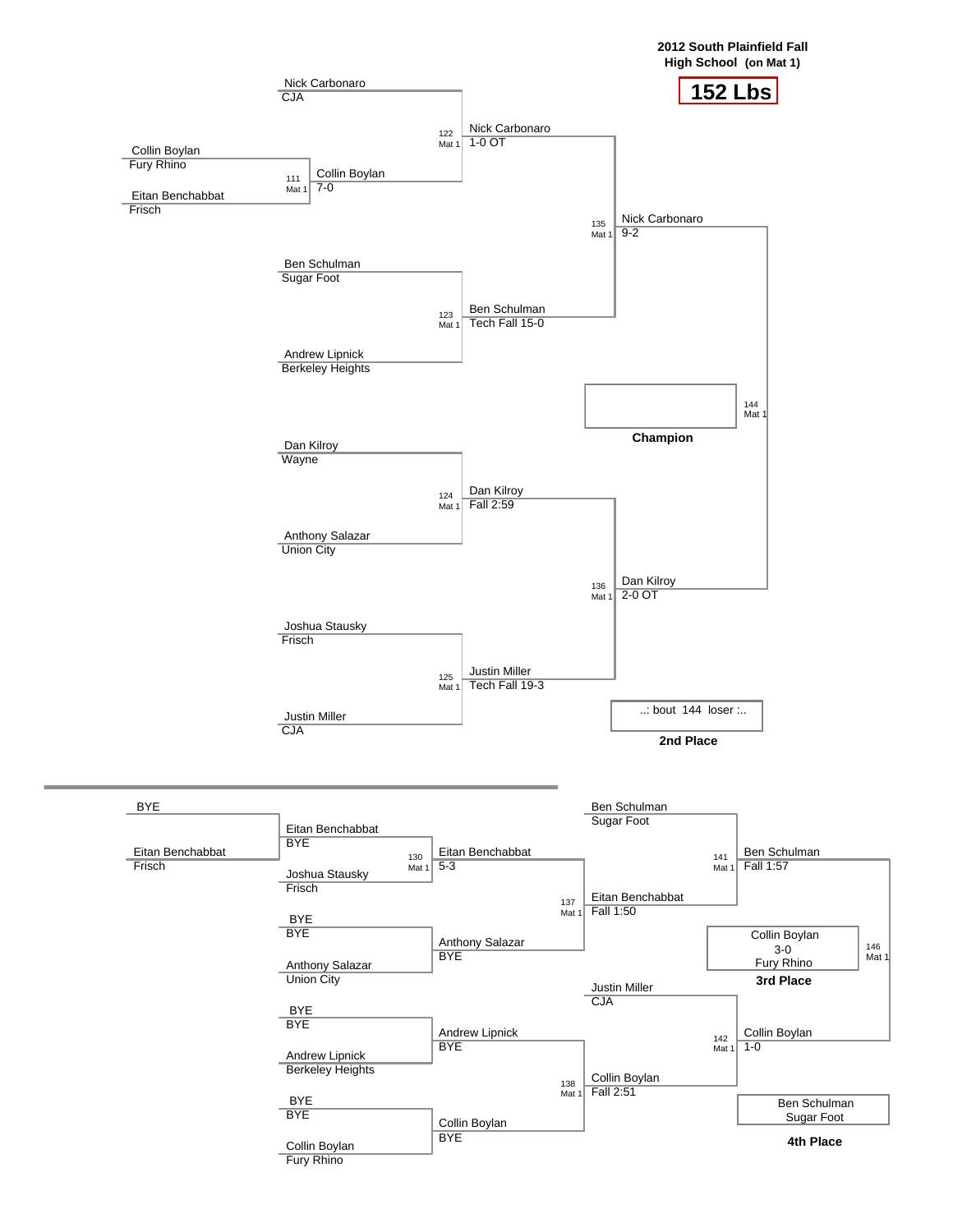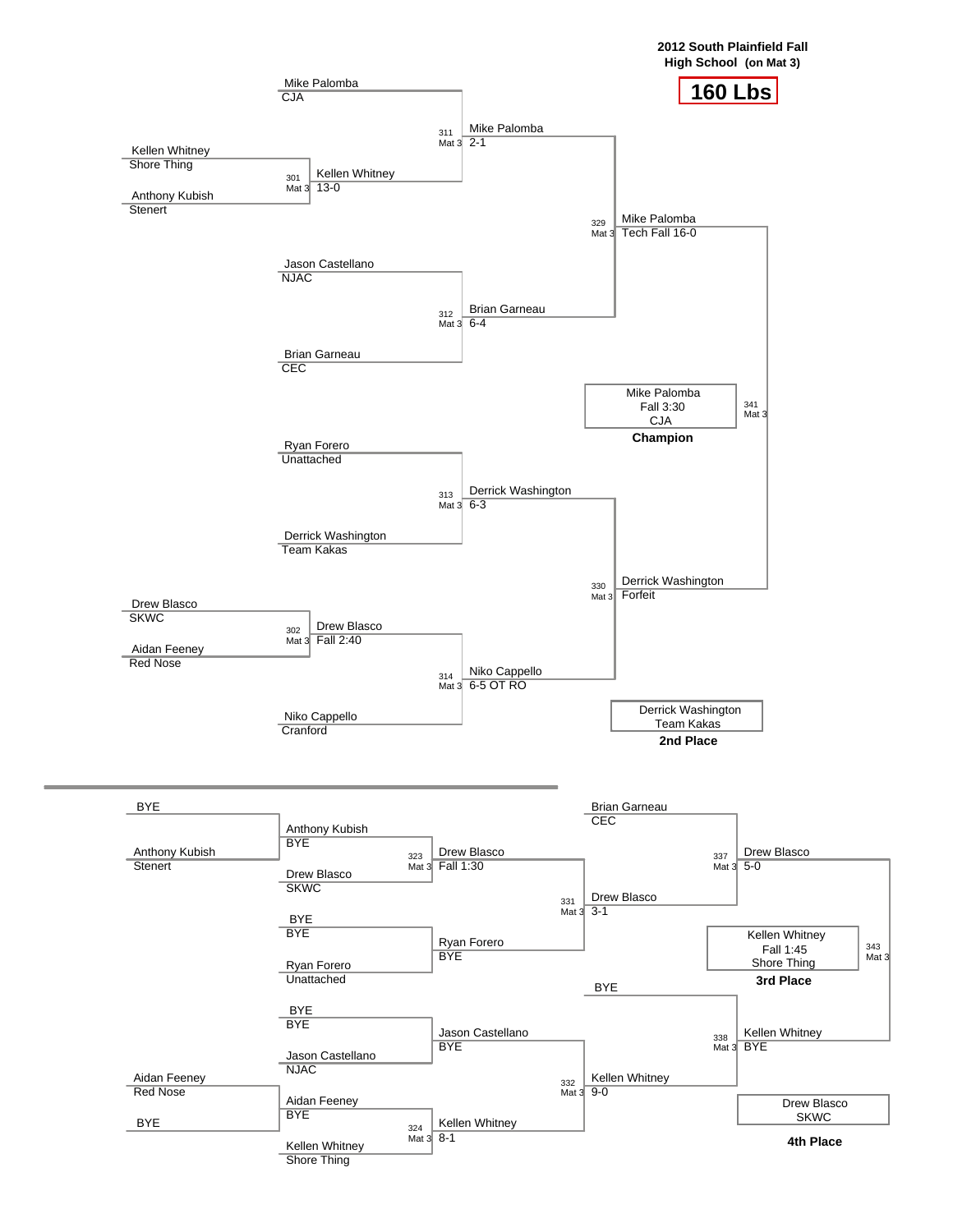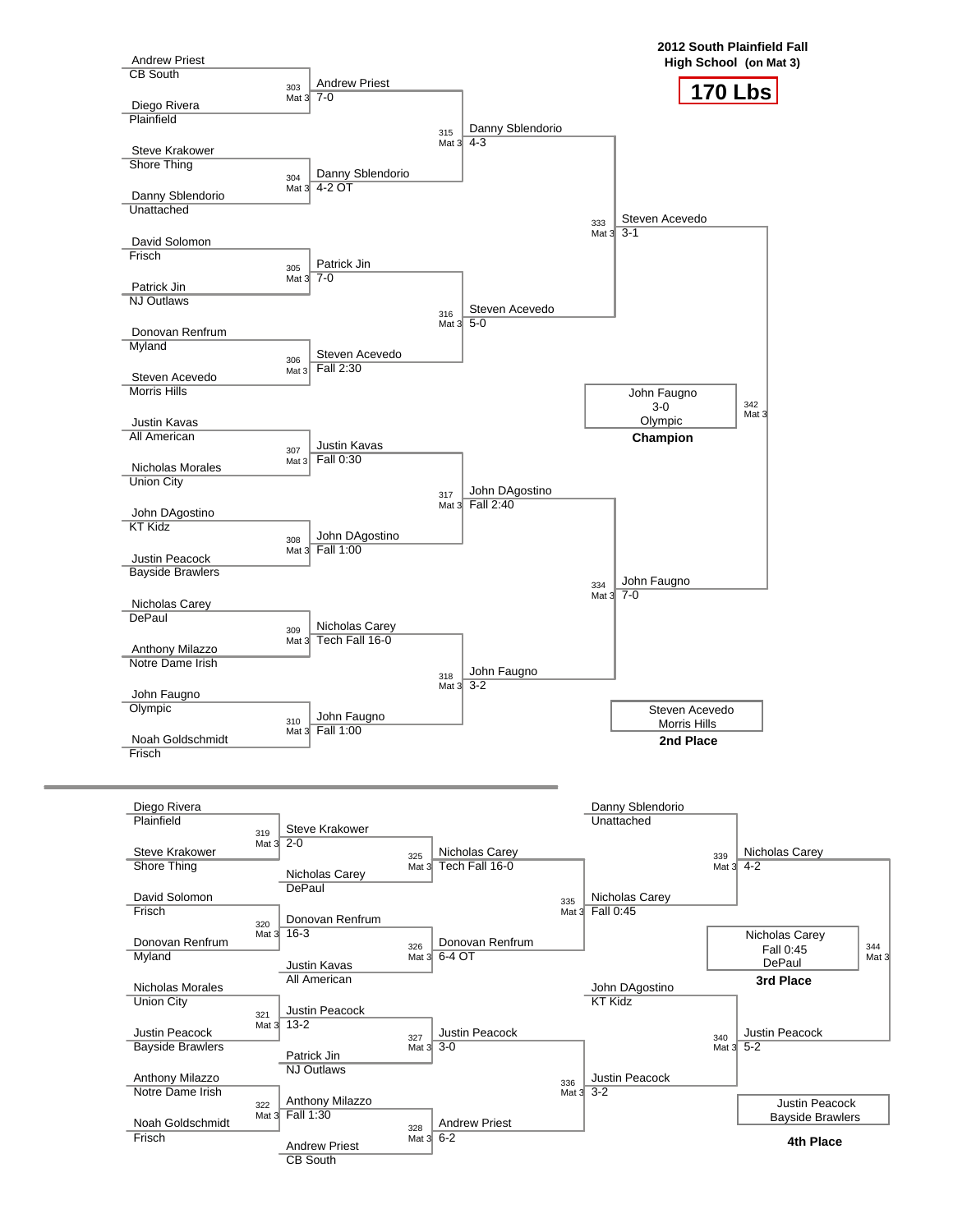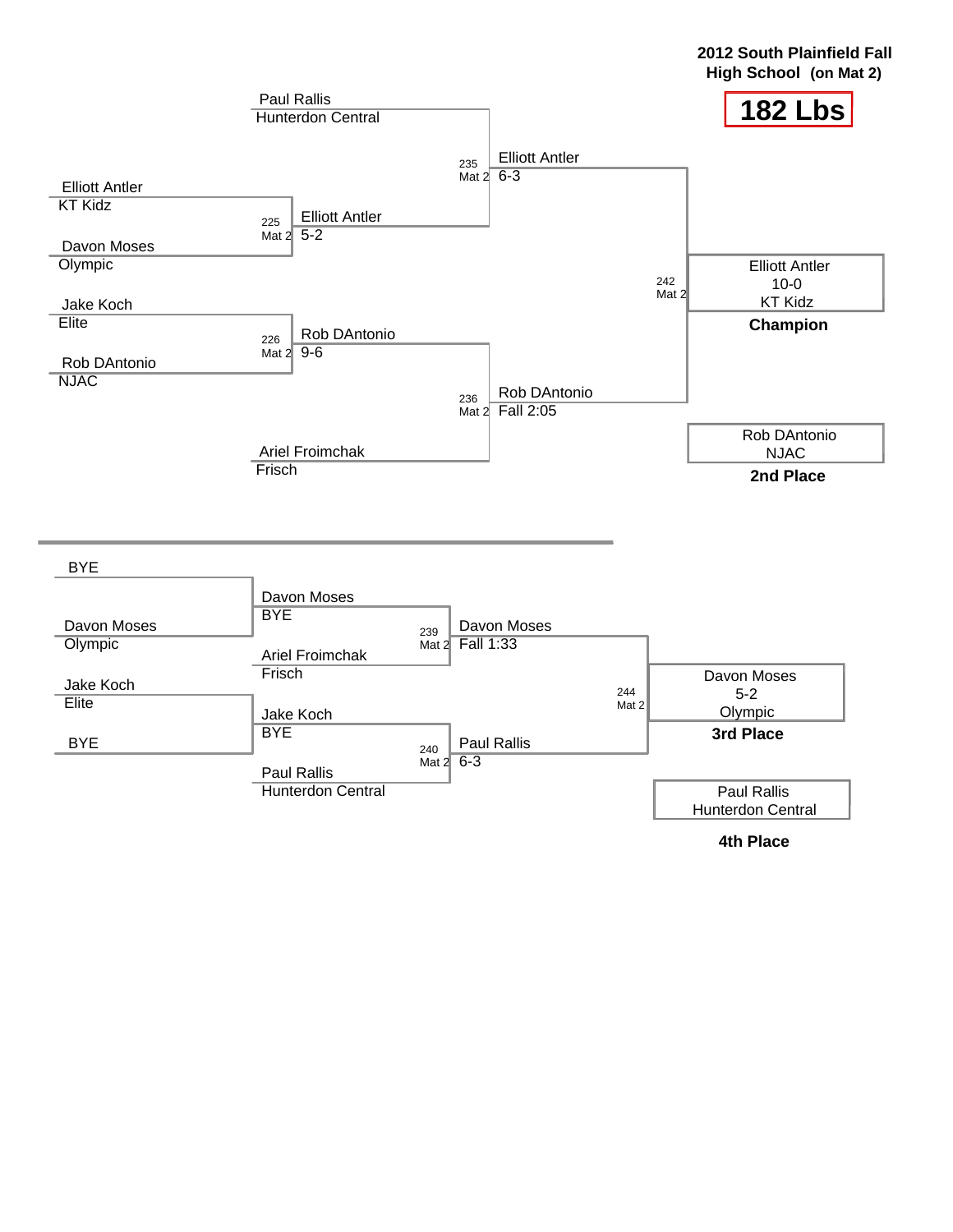